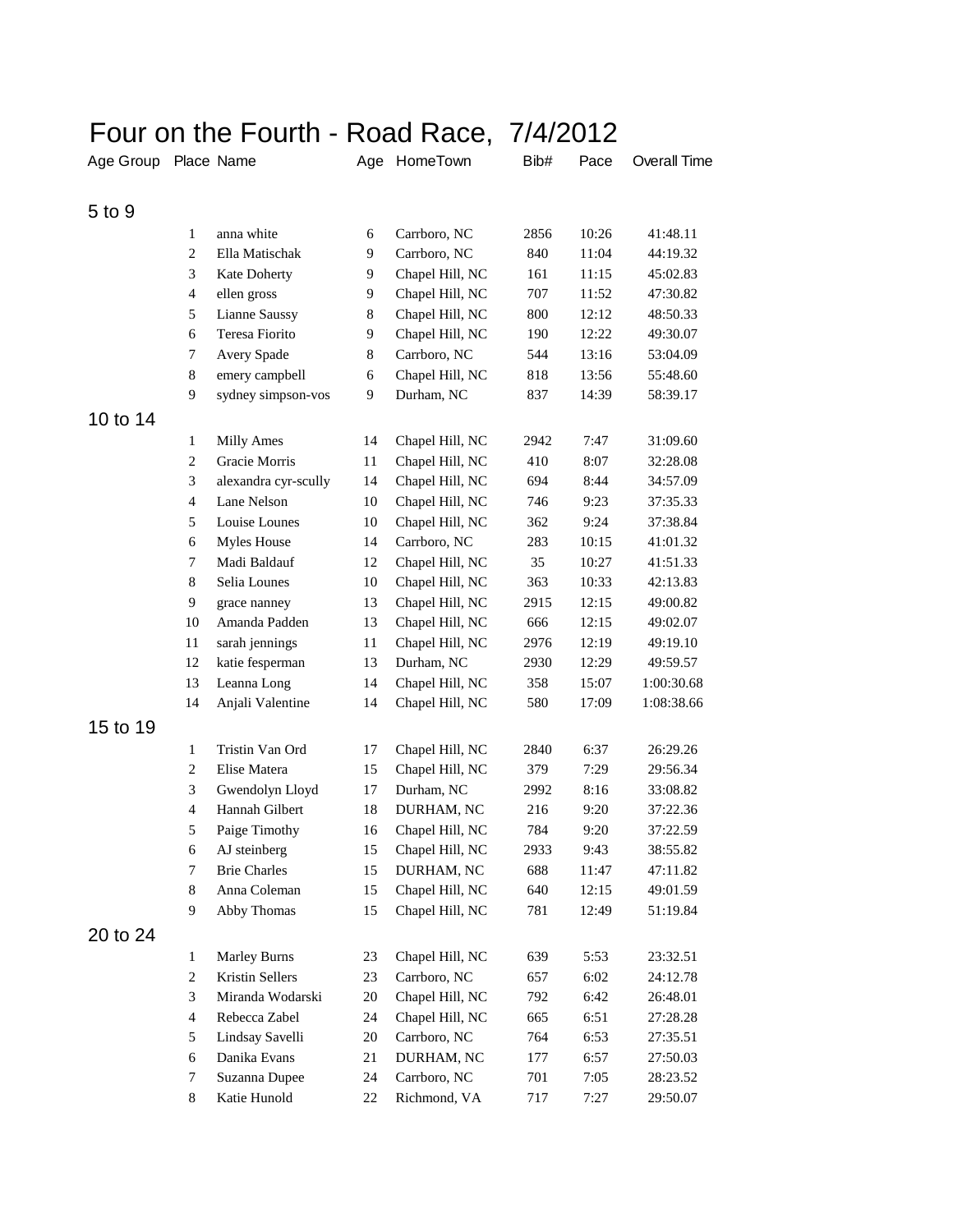| 9              | <b>MOLLIE BREWER</b>     | 20 | Unknown, NA      | 2944 | 7:37  | 30:31.07   |
|----------------|--------------------------|----|------------------|------|-------|------------|
| 10             | <b>Brooke Peaden</b>     | 22 | Aurora, CO       | 451  | 7:54  | 31:38.83   |
| 11             | <b>Charlotte Shatten</b> | 24 | Carrboro, NC     | 513  | 8:00  | 32:00.33   |
| 12             | Nico Bollerslev          | 24 | New York, NY     | 66   | 8:03  | 32:12.56   |
| 13             | Nadia Khan               | 22 | Houston, TX      | 316  | 8:13  | 32:54.32   |
| 14             | Jayme Hostetter          | 23 | Raeford, NC      | 282  | 8:20  | 33:21.08   |
| 15             | <b>Tess Valley</b>       | 24 | Carrboro, NC     | 583  | 8:32  | 34:11.32   |
| 16             | Lindsey Wayne            | 24 | Chapel Hill, NC  | 598  | 8:43  | 34:52.59   |
| 17             | jenny westbrook          | 24 | CARY, NC         | 2905 | 8:47  | 35:10.34   |
| 18             | Charline Woods           | 22 | Cary, NC         | 623  | 8:48  | 35:12.57   |
| 19             | Katelyn Ferral           | 24 | Chapel Hill, NC  | 184  | 8:50  | 35:21.56   |
| 20             | <b>Bethany Walton</b>    | 24 | Chapel Hill, NC  | 789  | 8:53  | 35:33.59   |
| $21\,$         | <b>Courtney Paulson</b>  | 23 | Durham, NC       | 750  | 9:25  | 37:42.09   |
| 22             | Isabella Archer          | 23 | Chapel Hill, NC  | 22   | 9:36  | 38:26.32   |
| 23             | Sarah Fulcher            | 23 | Chapel Hill, NC  | 203  | 9:45  | 39:02.09   |
| 24             | Terri Oliver             | 22 | Greensboro, NC   | 439  | 9:51  | 39:25.58   |
| 25             | Rachel Piontak           | 24 | Carrboro, NC     | 464  | 10:09 | 40:37.58   |
| 26             | <b>Katy Sims</b>         | 23 | Carrboro, NC     | 531  | 10:15 | 41:00.60   |
| 27             | Rachel Pea               | 24 | Dallas, NC       | 450  | 10:38 | 42:35.34   |
| 28             | ashley benners           | 24 | Durham, NC       | 50   | 10:58 | 43:55.84   |
| 29             | <b>Brittany Kelly</b>    | 24 | Raleigh, NC      | 311  | 11:01 | 44:06.11   |
| 30             | Meredith Kolosieke       | 23 | Morrisville, NC  | 326  | 11:01 | 44:06.57   |
| 31             | Jessye Cunningham        | 21 | Hillsborough, NC | 139  | 11:12 | 44:49.60   |
| 32             | Rachel Mundstock         | 24 | Carrboro, NC     | 418  | 11:26 | 45:45.82   |
| 33             | Dani Brecher             | 24 | Chapel Hill, NC  | 82   | 11:41 | 46:47.84   |
| 34             | Kristin Bunny            | 24 | Carrboro, NC     | 91   | 13:06 | 52:26.33   |
| 35             | Kaitlin Clinnin          | 24 | Chapel Hill, NC  | 690  | 13:22 | 53:30.07   |
| 36             | Phani Duchatelier        | 22 | DURHAM, NC       | 699  | 13:39 | 54:36.09   |
| 37             | Camila Salvo-Lewis       | 22 | Carrboro, NC     | 763  | 14:15 | 57:03.67   |
| 38             | <b>Ida Powell</b>        | 22 | Chapel Hill, NC  | 759  | 15:09 | 1:00:39.14 |
| $\,1$          | rachel bordogna          | 27 | Durham, NC       | 682  | 6:45  | 27:01.26   |
| $\overline{c}$ | Laura Berry              | 26 | RALEIGH, NC      | 2970 | 6:46  | 27:05.52   |
| 3              | katherine guilfoyle      | 26 | Chapel Hill, NC  | 2974 | 6:55  | 27:42.02   |
| 4              | Amelia Arundale          | 27 | Chapel Hill, NC  | 26   | 6:59  | 27:57.26   |
| 5              | Lane Destro              | 29 | Durham, NC       | 155  | 7:19  | 29:19.28   |
| 6              | Maggie Monast            | 27 | DURHAM, NC       | 404  | 7:20  | 29:22.53   |
| 7              | <b>Allyson Smally</b>    | 26 | Chapel Hill, NC  | 533  | 7:26  | 29:44.27   |
| 8              | bonnie bullard           | 27 | Raleigh, NC      | 812  | 7:36  | 30:26.33   |
| 9              | Angela Dvorak            | 28 | Chapel Hill, NC  | 170  | 7:51  | 31:27.83   |
| 10             | Amanda Sellers           | 26 | RALEIGH, NC      | 507  | 7:55  | 31:40.34   |
| 11             | Katherine Harmon         | 27 | Carrboro, NC     | 252  | 8:08  | 32:34.09   |
| 12             | patricia dickerson       | 28 | RALEIGH, NC      | 2967 | 8:12  | 32:51.34   |
| 13             | Lauren Hart              | 27 | Chapel Hill, NC  | 256  | 8:16  | 33:07.33   |
| 14             | audrey smith             | 29 | Fayetteville, NC | 2913 | 8:16  | 33:08.32   |
| 15             | Heidi Scronce            | 25 | Carrboro, NC     | 768  | 8:18  | 33:14.07   |
| 16             | Abby Kelly               | 27 | Carrboro, NC     | 310  | 8:27  | 33:49.56   |
| 17             | Lauren Zangari           | 26 | Chapel Hill, NC  | 794  | 8:28  | 33:54.82   |
| 18             | Katie Kelm               | 29 | Carrboro, NC     | 313  | 8:30  | 34:02.60   |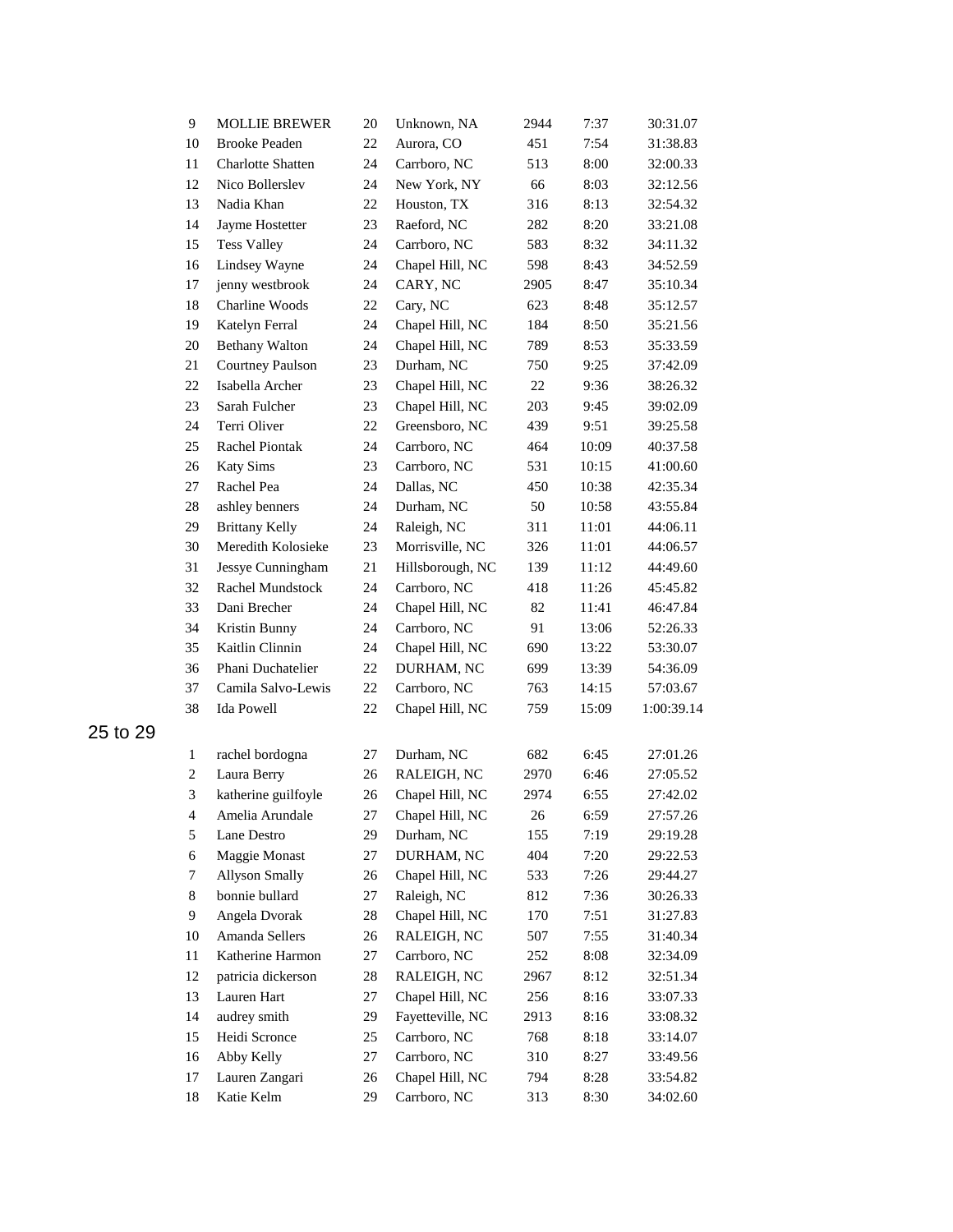| 19             | Susan Kleiman                | 29 | Carrboro, NC      | 323  | 8:34  | 34:19.31   |
|----------------|------------------------------|----|-------------------|------|-------|------------|
| 20             | Rowan Cannell                | 26 | Chapel Hill, NC   | 102  | 8:36  | 34:27.83   |
| 21             | Elizabeth MacLean            | 26 | Chapel Hill, NC   | 370  | 8:37  | 34:28.82   |
| 22             | Julie Adamczyk               | 27 | Chapel Hill, NC   | 11   | 8:38  | 34:35.09   |
| 23             | Patricia Casbas-Hernar       | 27 | Carrboro, NC      | 110  | 8:41  | 34:46.85   |
| 24             | Rachel Robinson              | 29 | Durham, NC        | 655  | 8:42  | 34:51.08   |
| 25             | Margaret Owen-Garni          | 29 | Durham, NC        | 444  | 8:46  | 35:04.32   |
| 26             | tanja bauer                  | 28 | Chapel Hill, NC   | 2978 | 8:47  | 35:10.82   |
| 27             | erin kimsey                  | 28 | Cary, NC          | 2948 | 8:50  | 35:20.32   |
| 28             | Lauren Strickland            | 25 | Chapel Hill, NC   | 661  | 8:51  | 35:27.08   |
| 29             | <b>Tierney Foster-Wittig</b> | 25 | Springfield, VA   | 196  | 8:56  | 35:48.32   |
| 30             | Whitney Caron                | 26 | Chapel Hill, NC   | 107  | 8:57  | 35:51.58   |
| 31             | renatta craven               | 25 | Carrboro, NC      | 135  | 8:58  | 35:52.58   |
| 32             | <b>Heather Hope</b>          | 25 | Morrisville, NC   | 280  | 9:01  | 36:08.82   |
| 33             | emily dondero-powell         | 27 | Pittsboro, NC     | 2988 | 9:06  | 36:25.33   |
| 34             | Jessica Kettler              | 28 | Raleigh, NC       | 728  | 9:18  | 37:12.32   |
| 35             | Meg Beal                     | 28 | Chapel Hill, NC   | 45   | 9:21  | 37:27.33   |
| 36             | Sarah Thompson               | 25 | Raleigh, NC       | 571  | 9:23  | 37:33.33   |
| 37             | Elyse Dankoski               | 26 | Carrboro, NC      | 146  | 9:27  | 37:49.60   |
| 38             | <b>Blakely Whilden</b>       | 28 | Chapel Hill, NC   | 605  | 9:27  | 37:51.61   |
| 39             | Rebecca Bialas               | 28 | Durham, NC        | 52   | 9:27  | 37:51.82   |
| 40             | Megan Wooley                 | 26 | Carrboro, NC      | 625  | 9:33  | 38:13.32   |
| 41             | LaToya Webb                  | 28 | Morrisville, NC   | 600  | 9:37  | 38:32.57   |
| 42             | Melea Dixon                  | 28 | Durham, NC        | 159  | 9:42  | 38:49.33   |
| 43             | Dalia Stern                  | 26 | Carrboro, NC      | 776  | 9:44  | 38:57.57   |
| 44             | Michelle Brown               | 25 | Carrboro, NC      | 89   | 9:44  | 38:59.84   |
| 45             | Sarah Gould                  | 27 | Durham, NC        | 227  | 9:46  | 39:04.82   |
| 46             | kimberly durso               | 26 | Raleigh, NC       | 2945 | 9:54  | 39:39.29   |
| 47             | megan rua                    | 28 | Chapel Hill, NC   | 495  | 10:13 | 40:52.84   |
| 48             | Sarah Grimme                 | 25 | Carrboro, NC      | 240  | 10:13 | 40:55.32   |
| 49             | erica sparkenbaugh           | 29 | Chapel Hill, NC   | 2903 | 10:18 | 41:16.10   |
| 50             | lucy stefani                 | 26 | Durham, NC        | 2854 | 10:28 | 41:52.82   |
| 51             | jennifer_2 jones             | 25 | Chapel Hill, NC   | 2939 | 10:33 | 42:13.85   |
| 52             | <b>Grady Morrison</b>        | 29 | Carrboro, NC      | 412  | 10:34 | 42:17.07   |
| 53             | Sarah Keilson                | 26 | Rochester, NY     | 723  | 10:37 | 42:32.33   |
| 54             | Sofie Brossoie               | 27 | Apex, NC          | 86   | 10:41 | 42:45.85   |
| 55             | erin anderson                | 27 | Chapel Hill, NC   | 2938 | 10:46 | 43:07.83   |
| 56             | Julie Lauffenburger          | 27 | Carrboro, NC      | 334  | 10:53 | 43:35.08   |
| 57             | Aimee Bazin                  | 29 | Carrboro, NC      | 671  | 11:05 | 44:21.10   |
| 58             | rachel mccurry               | 29 | Durham, NC        | 2995 | 11:05 | 44:21.85   |
| 59             | <b>Ashley Brown</b>          | 26 | Carrboro, NC      | 87   | 11:26 | 45:45.32   |
| 60             | Shamecca Bryant              | 29 | Durham, NC        | 90   | 11:45 | 47:01.32   |
| 61             | johanna blue                 | 27 | Durham, NC        | 2949 | 11:54 | 47:37.82   |
| 62             | Anne Wofford                 | 26 | Carrboro, NC      | 622  | 12:16 | 49:06.34   |
| 63             | Kathleen Maloney             | 29 | winston-salem, nc | 372  | 15:07 | 1:00:30.92 |
| $\mathbf{1}$   | rachel kelley                | 32 | Carrboro, NC      | 850  | 6:26  | 25:46.28   |
| $\overline{c}$ | natalie bowman               | 34 | Chapel Hill, NC   | 74   | 6:54  | 27:37.00   |
| 3              | Leigh Warren                 | 34 | Durham, NC        | 596  | 7:03  | 28:13.52   |
|                |                              |    |                   |      |       |            |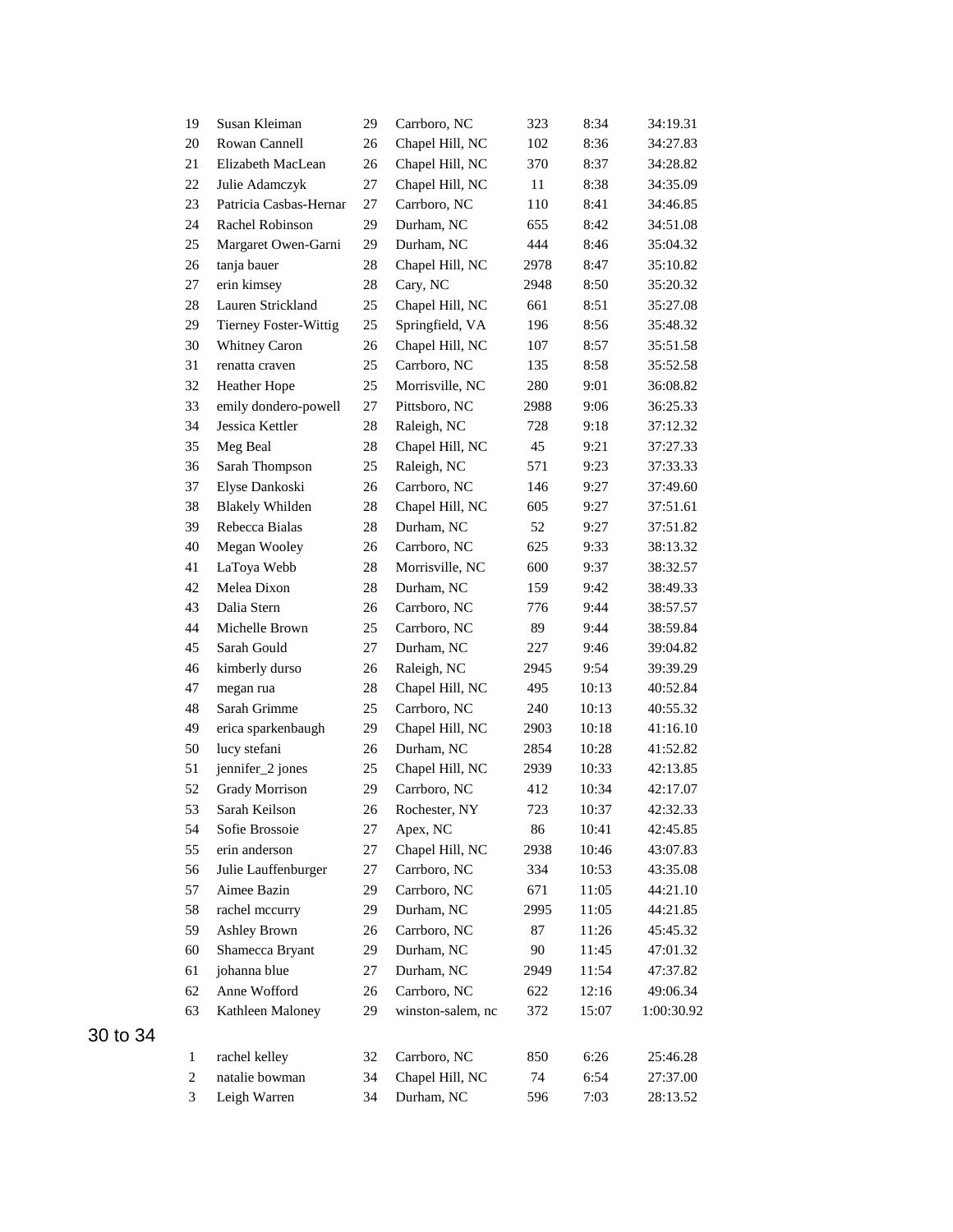| $\overline{4}$ | Martha Hoelzer        | 34 | Unknown, NA      | 2987 | 7:05  | 28:22.26 |
|----------------|-----------------------|----|------------------|------|-------|----------|
| 5              | Sarah Treul           | 31 | Chapel Hill, NC  | 575  | 7:13  | 28:53.52 |
| 6              | Melissa Cunningham    | 33 | Carrboro, NC     | 141  | 7:20  | 29:24.52 |
| $\tau$         | <b>Misty Woods</b>    | 32 | Hillsborough, NC | 624  | 7:28  | 29:54.33 |
| $\,8\,$        | Kimberly Amick        | 32 | Durham, NC       | 667  | 7:40  | 30:42.32 |
| 9              | Sarah Roberts         | 32 | Chapel Hill, NC  | 2876 | 7:41  | 30:44.84 |
| 10             | Ann Banka             | 33 | DURHAM, NC       | 38   | 7:53  | 31:32.81 |
| 11             | kristin harman        | 31 | RALEIGH, NC      | 251  | 7:55  | 31:40.32 |
| 12             | <b>Brooks Pearson</b> | 34 | Durham, NC       | 452  | 7:57  | 31:49.10 |
| 13             | emma tzioumis         | 30 | Carrboro, NC     | 832  | 8:05  | 32:21.32 |
| 14             | Jennifer Renn         | 33 | Chapel Hill, NC  | 761  | 8:05  | 32:22.57 |
| 15             | Maureen Pleil         | 31 | Durham, NC       | 752  | 8:13  | 32:55.83 |
| 16             | Rachel Church         | 30 | Youngsville, NC  | 121  | 8:13  | 32:56.08 |
| 17             | Jill Marie Hill       | 33 | Chapel Hill, NC  | 271  | 8:15  | 33:03.83 |
| 18             | whitney robinson      | 32 | Carrboro, NC     | 2965 | 8:31  | 34:08.82 |
| 19             | Jessica Thornton      | 33 | Carrboro, NC     | 830  | 8:32  | 34:11.07 |
| 20             | Evelyn Chojnacki      | 32 | Morrisville, NC  | 120  | 8:35  | 34:24.09 |
| 21             | Sarah Rhea            | 34 | Durham, NC       | 478  | 8:46  | 35:06.47 |
| 22             | Elizabeth Fefer       | 32 | Morrisville, NC  | 178  | 8:59  | 35:57.57 |
| 23             | Maggie McCormick      | 30 | Chapel Hill, NC  | 386  | 8:59  | 35:58.09 |
| 24             | lucia stefanini       | 31 | Carrboro, NC     | 550  | 9:01  | 36:06.33 |
| 25             | Lindsay Lefler        | 30 | DURHAM, NC       | 732  | 9:03  | 36:15.33 |
| 26             | Anita Shen            | 31 | Durham, NC       | 770  | 9:03  | 36:15.33 |
| 27             | Mackenzi Pergolotti   | 32 | Carrboro, NC     | 456  | 9:03  | 36:15.57 |
| 28             | jennifer lewis        | 33 | Carrboro, NC     | 833  | 9:05  | 36:21.32 |
| 29             | Darla McDonald        | 32 | CARY, NC         | 391  | 9:06  | 36:25.85 |
| 30             | Marisa Nadas          | 31 | Boston, MA       | 745  | 9:06  | 36:27.59 |
| 31             | Danielle Smith        | 31 | Durham, NC       | 534  | 9:07  | 36:32.09 |
| 32             | Kari Obermeyer        | 30 | Durham, NC       | 438  | 9:13  | 36:52.34 |
| 33             | Rabia Ali             | 33 | Durham, NC       | 16   | 9:13  | 36:55.34 |
| 34             | Amanda Gramer         | 33 | Raleigh, NC      | 232  | 9:17  | 37:10.10 |
| 35             | Jessica Amsbary       | 33 | Chapel Hill, NC  | 19   | 9:18  | 37:13.82 |
| 36             | Jennifer Sherman      | 31 | Durham, NC       | 515  | 9:18  | 37:14.57 |
| 37             | Helli McDaniel        | 33 | Whitsett, NC     | 389  | 9:22  | 37:29.07 |
| 38             | Paige Miles           | 30 | Morrisville, NC  | 394  | 9:30  | 38:02.56 |
| 39             | Karen Bell            | 34 | Durham, NC       | 49   | 9:37  | 38:32.60 |
| 40             | <b>Allison Shultz</b> | 31 | Hillsborough, NC | 526  | 9:39  | 38:40.84 |
| 41             | <b>Laurel Stolte</b>  | 33 | Chapel Hill, NC  | 660  | 9:39  | 38:40.84 |
| 42             | annie kelly           | 31 | Carrboro, NC     | 725  | 9:41  | 38:47.07 |
| 43             | kristen shirey        | 31 | Durham, NC       | 518  | 9:41  | 38:47.81 |
| 44             | Elizabeth Lassiter    | 34 | Chapel Hill, NC  | 332  | 9:43  | 38:55.35 |
| 45             | Colleen Spagnardi     | 31 | DURHAM, NC       | 547  | 9:45  | 39:00.56 |
| 46             | Kristyn Seeley        | 33 | Mebane, NC       | 505  | 9:52  | 39:32.57 |
| 47             | <b>Courtney Pope</b>  | 31 | Durham, NC       | 755  | 9:55  | 39:41.56 |
| 48             | Cheri Fennell         | 34 | Durham, NC       | 182  | 10:00 | 40:01.33 |
| 49             | michelle horowitz     | 30 | Unknown, NA      | 2859 | 10:00 | 40:03.58 |
| 50             | danielle taylor       | 34 | Hope Mills, NC   | 2912 | 10:04 | 40:17.07 |
| 51             | Katherine Scott       | 33 | Chapel Hill, NC  | 503  | 10:08 | 40:35.59 |
| 52             | Ida Bogovich          | 34 | Durham, NC       | 65   | 10:09 | 40:37.59 |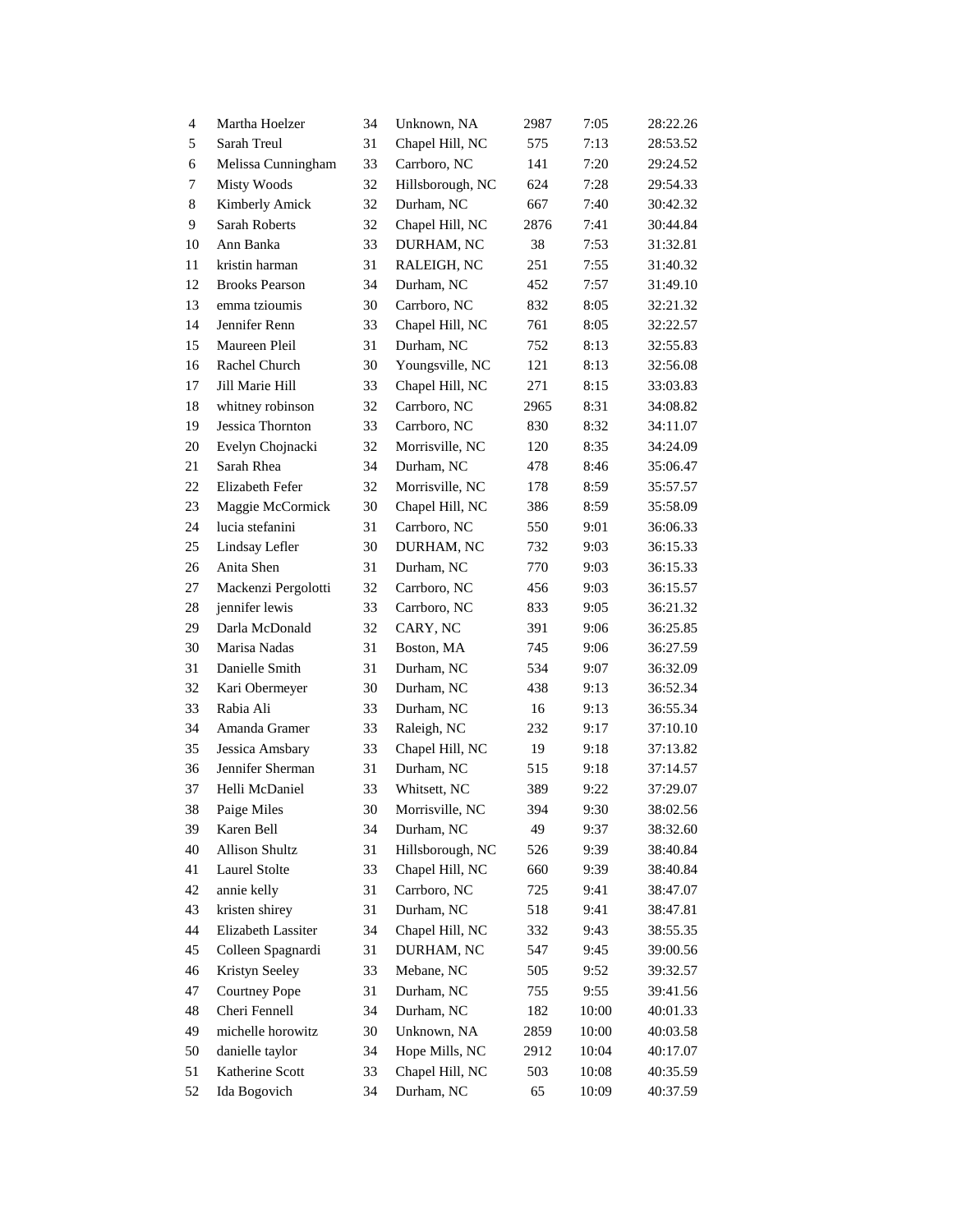| 53                       | Lindsay Miller              | 33 | Durham, NC        | 397  | 10:11 | 40:47.08   |
|--------------------------|-----------------------------|----|-------------------|------|-------|------------|
| 54                       | heidi cook                  | 34 | Chapel Hill, NC   | 834  | 10:13 | 40:54.86   |
| 55                       | <b>Lindsey Bickers Bock</b> | 31 | Durham, NC        | 53   | 10:15 | 41:01.82   |
| 56                       | Laura Villa-Torres          | 31 | Chapel Hill, NC   | 787  | 10:19 | 41:18.08   |
| 57                       | Megan Johnson               | 30 | Chapel Hill, NC   | 304  | 10:21 | 41:25.82   |
| 58                       | <b>Lindsay Torrice</b>      | 32 | Chapel Hill, NC   | 785  | 10:26 | 41:46.08   |
| 59                       | Jennifer Headley            | 32 | Carrboro, NC      | 263  | 10:27 | 41:51.84   |
| 60                       | Anne Bush                   | 31 | Durham, NC        | 684  | 10:38 | 42:35.85   |
| 61                       | Jennifer Oshnock            | 30 | Cary, NC          | 442  | 10:41 | 42:45.61   |
| 62                       | Amy Johnson                 | 33 | Chapel Hill, NC   | 301  | 10:43 | 42:52.33   |
| 63                       | Lara Novak                  | 33 | DURHAM, NC        | 435  | 10:44 | 42:58.32   |
| 64                       | Jaclyn Shipley              | 31 | Chapel Hill, NC   | 517  | 10:46 | 43:08.82   |
| 65                       | Nan Lujan                   | 32 | Chapel Hill, NC   | 364  | 11:01 | 44:04.10   |
| 66                       | <b>Beck Tench</b>           | 33 | Durham, NC        | 568  | 11:03 | 44:14.57   |
| 67                       | <b>Becky</b> Lee            | 33 | Chapel Hill, NC   | 337  | 11:20 | 45:24.11   |
| 68                       | Lara Leininger              | 33 | CARY, NC          | 734  | 11:31 | 46:08.84   |
| 69                       | Rose Gray                   | 30 | Carrboro, NC      | 234  | 11:38 | 46:35.58   |
| 70                       | Laura Kassler               | 31 | Chapel Hill, NC   | 721  | 11:39 | 46:36.06   |
| 71                       | Nicole Vetter               | 33 | Chapel Hill, NC   | 589  | 12:09 | 48:38.35   |
| 72                       | Kacey Hammel                | 34 | Carrboro, NC      | 248  | 12:19 | 49:18.85   |
| 73                       | Kelley Marrale              | 32 | Durham, NC        | 376  | 12:19 | 49:19.83   |
| 74                       | Sonya Sutton                | 33 | Hillsborough, NC  | 563  | 12:32 | 50:09.07   |
| 75                       | Erin Burch                  | 34 | Chapel Hill, NC   | 93   | 12:33 | 50:13.33   |
| 76                       | Corey Dall                  | 30 | Durham, NC        | 144  | 12:39 | 50:39.59   |
| 77                       | Jessica Kelly               | 34 | <b>GRAHAM, NC</b> | 2875 | 12:50 | 51:22.32   |
| 78                       | Lisa Bono                   | 31 | Chapel Hill, NC   | 68   | 13:00 | 52:03.10   |
| 79                       | kerri moran                 | 31 | Cary, NC          | 2994 | 13:02 | 52:11.10   |
| 80                       | sirin yaemsiri              | 30 | Carrboro, NC      | 793  | 13:19 | 53:17.09   |
| 81                       | Malena Rousseau             | 32 | Chapel Hill, NC   | 493  | 14:07 | 56:31.40   |
| 82                       | Lynda-Marie Taurasi         | 33 | Carrboro, NC      | 664  | 14:41 | 58:47.64   |
| 83                       | Tonya Walton                | 33 | Chapel Hill, NC   | 593  | 14:43 | 58:56.39   |
| 84                       | Christina Jaromin           | 33 | Chapel Hill, NC   | 295  | 16:03 | 1:04:12.89 |
| 85                       | rashida hodge               | 31 | Durham, NC        | 2968 | 16:08 | 1:04:33.66 |
|                          |                             |    |                   |      |       |            |
| 1                        | holly dubbelrig             | 38 | Unknown, NA       | 2873 | 7:22  | 29:31.75   |
| $\boldsymbol{2}$         | Shannon Jones               | 35 | Elon, NC          | 813  | 7:52  | 31:29.59   |
| $\sqrt{3}$               | Jen Arnold                  | 35 | Raleigh, NC       | 25   | 7:54  | 31:38.08   |
| $\overline{\mathcal{A}}$ | Cindy Bohlin                | 38 | Chapel Hill, NC   | 2982 | 7:58  | 31:53.90   |
| 5                        | Elizabeth McConnell         | 38 | Chapel Hill, NC   | 385  | 7:59  | 31:59.84   |
| 6                        | <b>Sage Rountree</b>        | 39 | Carrboro, NC      | 762  | 8:02  | 32:11.83   |
| 7                        | <b>Susan Trout</b>          | 38 | Chapel Hill, NC   | 576  | 8:14  | 32:57.58   |
| 8                        | Taryn Ward                  | 36 | Chapel Hill, NC   | 790  | 8:16  | 33:04.32   |
| 9                        | Lisa Jones                  | 35 | Chapel Hill, NC   | 306  | 8:21  | 33:26.08   |
| 10                       | lisa chabot                 | 38 | Garden Ridge, TX  | 2914 | 8:33  | 34:14.08   |
| 11                       | amy wares                   | 38 | Carrboro, NC      | 595  | 8:39  | 34:39.07   |
| 12                       | Francesca Bargiacchi        | 37 | Carrboro, NC      | 39   | 8:42  | 34:51.31   |
| 13                       | kara millonzi               | 38 | Carrboro, NC      | 742  | 8:43  | 34:55.35   |
| 14                       | <b>GLORIA ROSARIO</b>       | 36 | Raleigh, NC       | 489  | 8:43  | 34:56.83   |
| 15                       | Alexia Kelley               | 35 | Carrboro, NC      | 648  | 8:46  | 35:06.84   |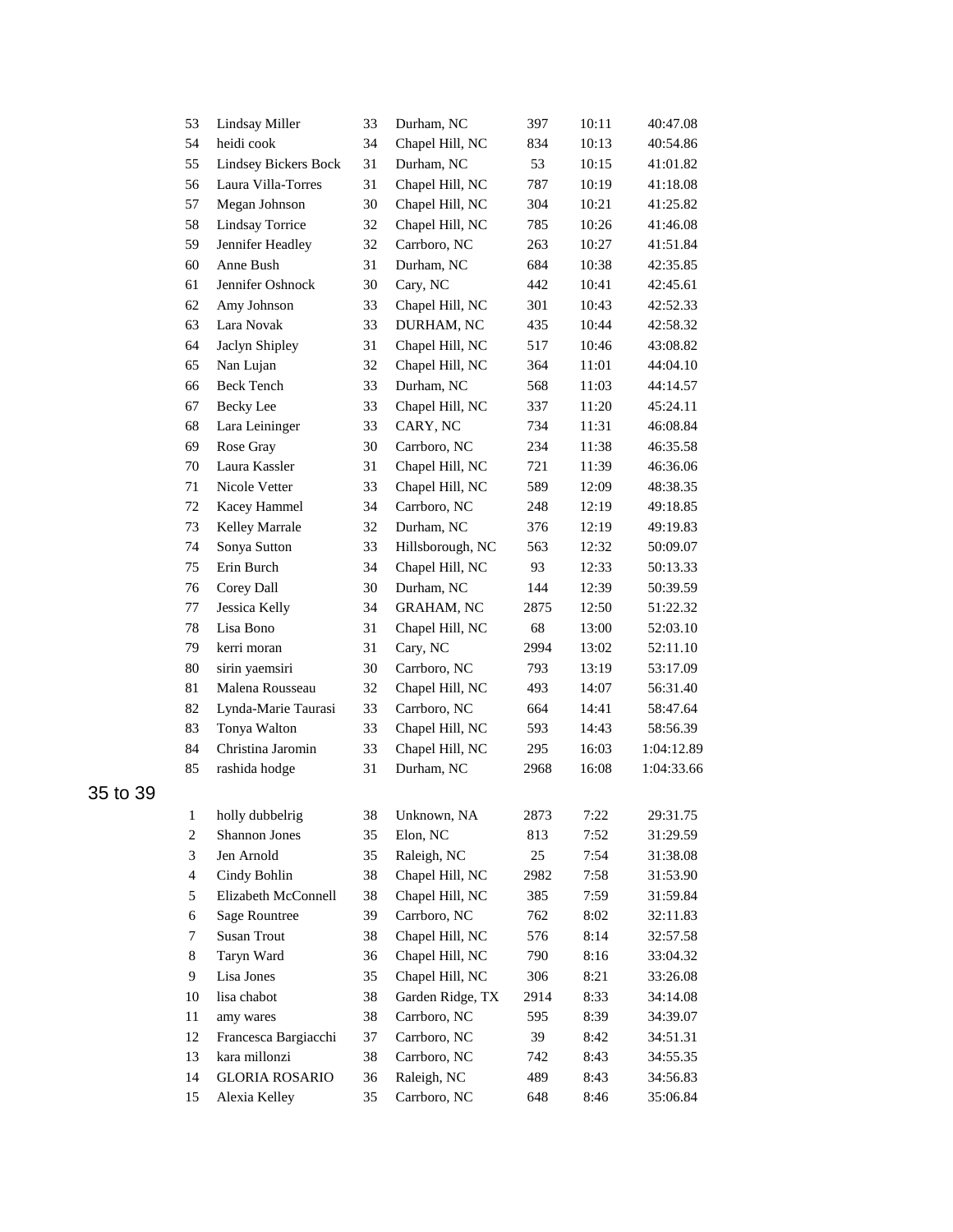| 16 | Melissa Solum          | 38 | Chapel Hill, NC       | 542    | 8:47  | 35:11.84 |
|----|------------------------|----|-----------------------|--------|-------|----------|
| 17 | Erica Berggren         | 36 | Philadelphia, PA      | 51     | 8:48  | 35:15.83 |
| 18 | heather henderson      | 36 | Chapel Hill, NC       | 2946   | 8:49  | 35:17.34 |
| 19 | <b>Stacey Tisch</b>    | 37 | Chapel Hill, NC       | 573    | 8:52  | 35:32.07 |
| 20 | Destiny Lopez          | 37 | Carrboro, NC          | 359    | 8:54  | 35:38.08 |
| 21 | Jenn Smith             | 36 | Durham, NC            | 536    | 8:55  | 35:42.34 |
| 22 | Nicole Willets         | 39 | Apex, NC              | 607    | 8:58  | 35:53.08 |
| 23 | Jennifer Mayfield      | 36 | Holly Springs, NC     | 383    | 9:09  | 36:39.09 |
| 24 | Nataliya Shuchalina    | 35 | Apex, NC              | 525    | 9:13  | 36:52.36 |
| 25 | Erica Collis           | 35 | Carrboro, NC          | 691    | 9:13  | 36:53.58 |
| 26 | Shauna Griffin         | 35 | Chapel Hill, NC       | 235    | 9:13  | 36:55.32 |
| 27 | April Henry            | 36 | Chapel Hill, NC       | 715    | 9:14  | 36:57.09 |
| 28 | Amber Goetz-Bouchard   | 35 | Gibsonville, NC       | 219    | 9:16  | 37:05.83 |
| 29 | Rebecca Byrd           | 37 | DURHAM, NC            | 99     | 9:22  | 37:31.09 |
| 30 | Christina Drew         | 39 | Durham, NC            | 164    | 9:52  | 39:32.07 |
| 31 | krista reddington      | 38 | Hillsborough, NC      | 475    | 9:54  | 39:38.32 |
| 32 | Jeanette Shotwell      | 37 | Hillsborough, NC      | 522    | 9:56  | 39:46.82 |
| 33 | Maya Lindley           | 35 | Carrboro, NC          | 736    | 10:09 | 40:39.84 |
| 34 | Jessica Williams       | 35 | Chapel Hill, NC       | 612    | 10:10 | 40:42.07 |
| 35 | vanessa neustrom       | 38 | Unknown, NA           | 2874   | 10:13 | 40:56.32 |
| 36 | <b>ALISON ERVIN</b>    | 36 | Raleigh, NC           | 703    | 10:18 | 41:16.34 |
| 37 | <b>LISA TAYLOR</b>     | 37 | Efland, NC            | 566    | 10:18 | 41:16.58 |
| 38 | rebecca Clayton        | 35 | Durham, NC            | 122    | 10:24 | 41:39.35 |
| 39 | Kathleen Colville      | 37 | Efland, NC            | 127    | 10:36 | 42:26.34 |
| 40 | Sandra Woolson         | 37 | Chapel Hill, NC       | 2941   | 10:39 | 42:38.83 |
| 41 | sara paisher           | 39 | Chapel Hill, NC       | 2969   | 10:39 | 42:39.09 |
| 42 | marianne massey        | 39 | Chapel Hill, NC       | 378    | 10:44 | 42:57.57 |
| 43 | Michelle Johnson       | 36 | Carrboro, NC          | 305    | 10:54 | 43:36.32 |
| 44 | Kim Vassiliadis        | 36 | Carrboro, NC          | 587    | 10:55 | 43:41.06 |
| 45 | Danielle Michaels      | 37 | Durham, NC            | 740    | 11:00 | 44:00.32 |
| 46 | Erica Johnson          | 36 | Princeton, NC         | 720    | 11:00 | 44:03.84 |
| 47 | Karen Canup            | 36 | <b>GRAHAM, NC</b>     | 104    | 11:02 | 44:10.10 |
| 48 | L Goslin               | 37 | Durham, NC            | 223    | 11:03 | 44:14.32 |
| 49 | candace lacy           | 37 | DURHAM, NC            | 328    | 11:05 | 44:21.82 |
| 50 | Amy Floyd              | 36 | Hillsborough, NC      | 195    | 11:24 | 45:36.84 |
| 51 | Corrie Piontak         | 36 | Chapel Hill, NC       | 462    | 11:24 | 45:40.07 |
| 52 | camelo castillo        | 36 | Carrboro, NC          | 2981   | 11:36 | 46:25.57 |
| 53 | Melissa Kerr           | 37 | Chapel Hill, NC       | 727    | 11:41 | 46:46.57 |
| 54 | Laurie Abler           | 36 | Chapel Hill, NC       | $10\,$ | 11:46 | 47:05.58 |
| 55 | Chrissy Harlow         | 38 | Raleigh, NC           | 712    | 11:54 | 47:38.82 |
| 56 | <b>Rachel Littles</b>  | 39 | Durham, NC            | 351    | 12:22 | 49:32.32 |
| 57 | Jennifer Strobel       | 38 | Durham, NC            | 558    | 12:28 | 49:52.83 |
| 58 | Cynthia Daugherty      | 38 | Raleigh, NC           | 148    | 12:52 | 51:31.08 |
| 59 | Shannon Cox            | 36 | <b>GRAHAM, NC</b>     | 2908   | 13:00 | 52:02.09 |
| 60 | <b>Bridget Hillyer</b> | 38 | Chapel Hill, NC       | 272    | 13:01 | 52:04.07 |
| 61 | Skye Lewis             | 39 | Winterville, NC       | 344    | 13:30 | 54:00.57 |
| 62 | Sharon Ruebesam        | 37 | Raleigh, NC           | 496    | 13:44 | 54:58.82 |
| 63 | Tracy Boggiano         | 35 | <b>BURLINGTON, NO</b> | 64     | 13:50 | 55:20.07 |
| 64 | Lauralee Long          | 36 | Chapel Hill, NC       | 357    | 14:20 | 57:21.14 |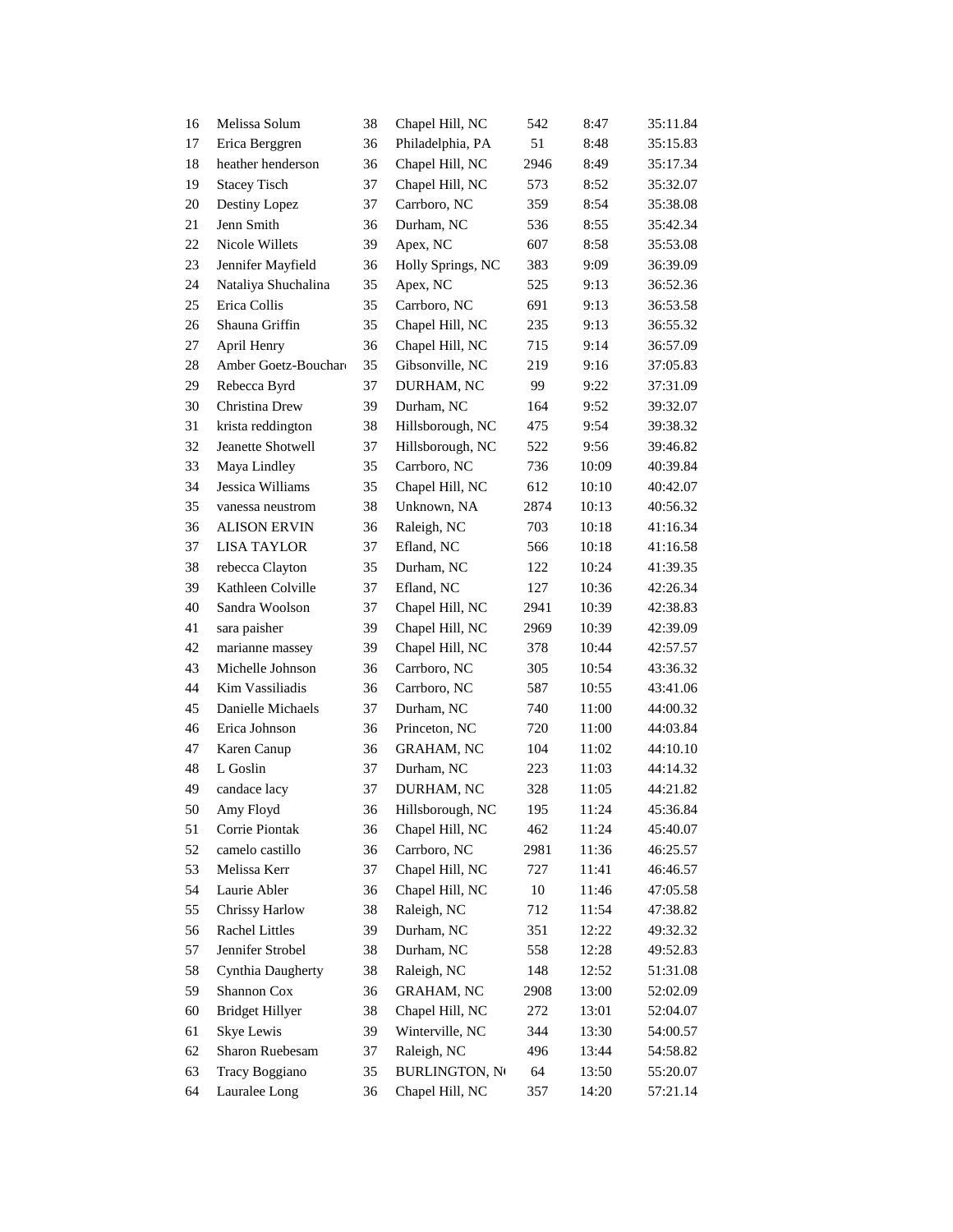|          | 65               | <b>Crystal Senter</b>  | 37 | Durham, NC                      | 509  | 15:36 | 1:02:25.64 |
|----------|------------------|------------------------|----|---------------------------------|------|-------|------------|
| 40 to 44 |                  |                        |    |                                 |      |       |            |
|          | 1                | caren mangarelli       | 41 | DURHAM, NC                      | 373  | 6:51  | 27:25.01   |
|          | $\boldsymbol{2}$ | Julia Brandon          | 40 | Durham, NC                      | 78   | 7:15  | 29:03.76   |
|          | 3                | Sharon Shofer          | 43 | Chapel Hill, NC                 | 521  | 7:24  | 29:37.02   |
|          | $\overline{4}$   | Jessica Lee            | 42 | Chapel Hill, NC                 | 338  | 7:30  | 30:01.09   |
|          | 5                | lora charles           | 40 | DURHAM, NC                      | 117  | 7:45  | 31:02.07   |
|          | 6                | jill montaguila        | 44 | Unknown, NA                     | 2862 | 8:00  | 32:01.36   |
|          | 7                | Amy Chambless          | 42 | Carrboro, NC                    | 115  | 8:00  | 32:01.36   |
|          | 8                | May Bryan              | 41 | Chapel Hill, NC                 | 2991 | 8:03  | 32:13.32   |
|          | 9                | Ilona Jaspers          | 43 | Carrboro, NC                    | 296  | 8:04  | 32:18.33   |
|          | 10               | Carolyn Morris         | 43 | Chapel Hill, NC                 | 408  | 8:07  | 32:31.07   |
|          | 11               | Janet Hadar            | 44 | Chapel Hill, NC                 | 246  | 8:07  | 32:31.58   |
|          | 12               | <b>Tiffany Shubert</b> | 42 | Chapel Hill, NC                 | 524  | 8:13  | 32:52.32   |
|          | 13               | Katie Moulder          | 40 | Hillsborough, NC                | 744  | 8:24  | 33:40.83   |
|          | 14               | Alin Lloyd             | 41 | Durham, NC                      | 2993 | 8:26  | 33:45.32   |
|          | 15               | Michelle Hickerson     | 42 | Chapel Hill, NC                 | 268  | 8:31  | 34:05.36   |
|          | 16               | Ann Schaal             | 42 | Durham, NC                      | 765  | 8:35  | 34:24.59   |
|          | 17               | Mary Mouw              | 44 | Chapel Hill, NC                 | 2910 | 8:36  | 34:27.06   |
|          | 18               | <b>Tracy Eldred</b>    | 41 | Carrboro, NC                    | 645  | 8:38  | 34:34.08   |
|          | 19               | Kate Berrien           | 42 | Hillsborough, NC                | 674  | 8:41  | 34:45.33   |
|          | 20               | Leigh Kinnell          | 40 | Cary, NC                        | 320  | 8:41  | 34:47.11   |
|          | 21               | Susan Stewart          | 44 | CARY, NC                        | 554  | 8:43  | 34:53.10   |
|          | 22               | Sherene Min            | 40 | Chapel Hill, NC                 | 399  | 8:44  | 34:58.57   |
|          | 23               | Amy Sayle              | 43 | Carrboro, NC                    | 500  | 8:48  | 35:12.81   |
|          | 24               | Pia MacDonald          | 44 | Chapel Hill, NC                 | 368  | 8:52  | 35:29.36   |
|          | 25               | karen regan            | 41 | Unknown, NA                     | 2857 | 8:52  | 35:29.57   |
|          | 26               | Mary Ann Dobbins       | 42 | Durham, NC                      | 160  | 8:54  | 35:39.09   |
|          | 27               | Heidi Reynolds         | 41 | DURHAM, NC                      | 845  | 8:56  | 35:48.82   |
|          | 28               | Tina Wallace           | 44 | <b>GRAHAM, NC</b>               | 592  | 8:58  | 35:53.58   |
|          | 29               | Claudia Brady          | 44 | Hillsborough, NC                | 76   | 9:11  | 36:44.07   |
|          | 30               | Mary Carter Taub       | 42 | Chapel Hill, NC                 | 780  | 9:12  | 36:49.09   |
|          | 31               | Aimee Zaas             | 40 | Chapel Hill, NC                 | 630  | 9:14  | 36:58.08   |
|          | 32               | Kia Vernon             | 40 | Cary, NC                        | 588  | 9:16  | 37:07.32   |
|          | 33               | Dana Gelin             | 42 | Chapel Hill, NC                 | 799  | 9:20  | 37:22.10   |
|          | 34               | Jennifer Hegle         | 40 | Durham, NC                      | 713  | 9:28  | 37:52.08   |
|          | 35               | Lou Bray               | 42 | Durham, NC                      | 81   | 9:38  | 38:35.09   |
|          | 36               | Ann Stephenson         | 40 | Carrboro, NC                    | 2998 | 9:39  | 38:39.09   |
|          | 37               | Anna Richards          | 43 | Cary, NC                        | 480  | 9:44  | 38:57.85   |
|          | 38               | martha rath-xarlacos   | 41 | Chapel Hill, NC                 | 2931 | 9:46  | 39:07.08   |
|          | 39               | Courtney Blum          | 42 | RALEIGH, NC                     | 62   | 9:48  | 39:12.56   |
|          | 40               | Dana Hanson-Baldauf    | 42 | Chapel Hill, NC                 | 250  | 9:54  | 39:40.07   |
|          | 41               | kimberly mann          | 40 | DURHAM, NC                      | 375  | 10:03 | 40:15.34   |
|          | 42               | Malika Boukhelifa Lou  | 44 | Chapel Hill, NC                 | 71   | 10:05 | 40:20.58   |
|          | 43               | <b>Tracy Simpson</b>   | 43 | Durham, NC                      | 529  | 10:06 | 40:25.34   |
|          | 44               | Jill Hunter            | 41 | Chapel Hill, NC<br>Carrboro, NC | 287  | 10:07 | 40:29.33   |
|          | 45               | <b>Kimberly Rogers</b> | 40 |                                 | 486  | 10:14 | 40:59.58   |
|          | 46               | JJ Campbell            | 42 | Durham, NC                      | 101  | 10:18 | 41:16.83   |
|          | 47               | Tina Willis            | 41 | Chapel Hill, NC                 | 619  | 10:57 | 43:51.07   |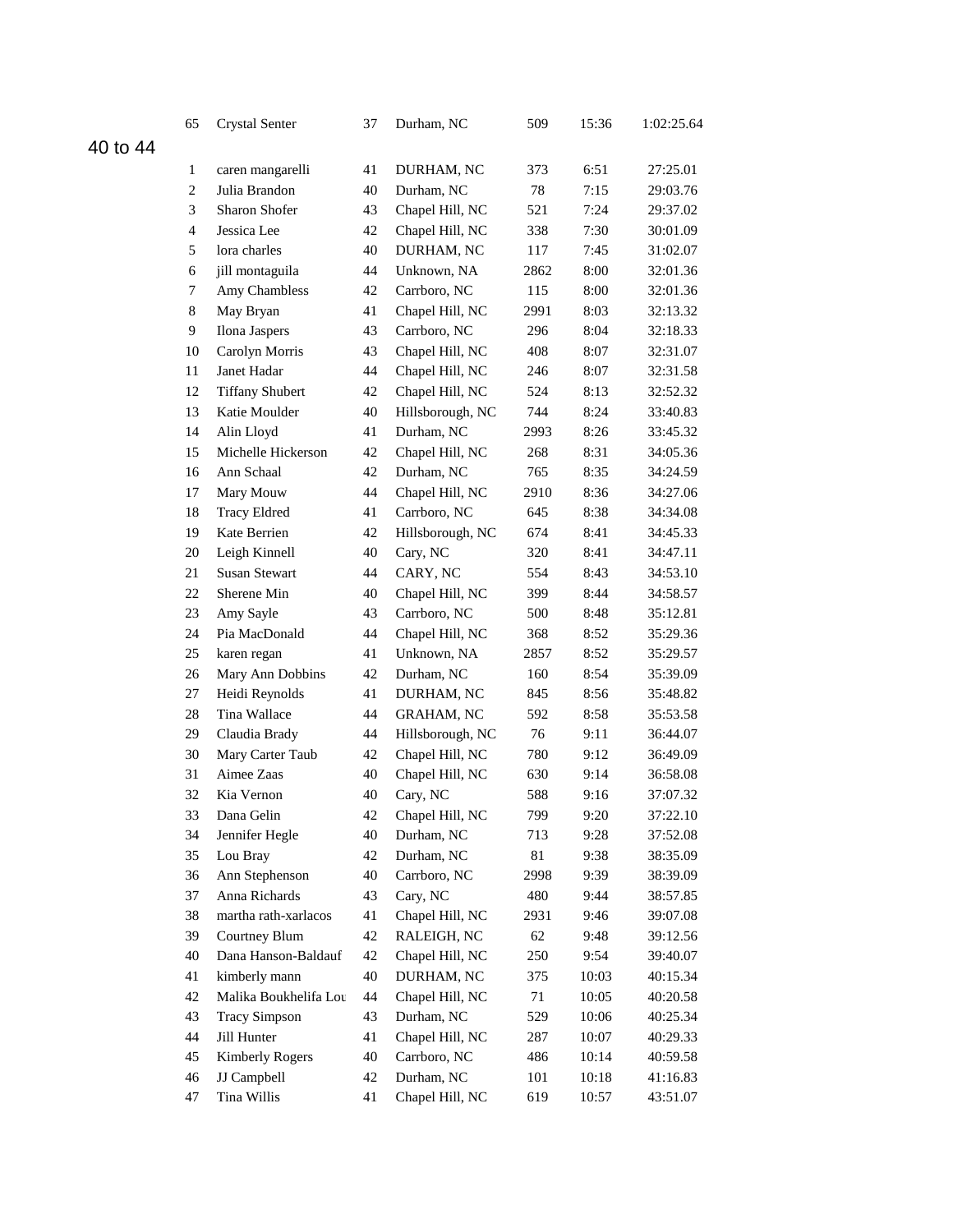| 48             | Michele Barr           | 43 | Chapel Hill, NC    | 41  | 11:00 | 44:00.56   |
|----------------|------------------------|----|--------------------|-----|-------|------------|
| 49             | Katrina Donahue        | 41 | Durham, NC         | 162 | 11:07 | 44:31.83   |
| 50             | Meredith Morovati      | 42 | Carrboro, NC       | 407 | 11:16 | 45:06.33   |
| 51             | Julie Tilley           | 44 | Durham, NC         | 806 | 11:39 | 46:38.85   |
| 52             | Loretta Hackney        | 43 | Chapel Hill, NC    | 244 | 11:40 | 46:41.31   |
| 53             | Gabriella Steinmetz    | 43 | Chapel Hill, NC    | 552 | 11:50 | 47:24.33   |
| 54             | Karen Stegman          | 43 | Chapel Hill, NC    | 551 | 11:52 | 47:29.57   |
| 55             | caitlin Fenhagen       | 43 | Chapel Hill, NC    | 181 | 11:52 | 47:29.57   |
| 56             | Robin Franklin         | 40 | Durham, NC         | 199 | 12:09 | 48:38.58   |
| 57             | <b>JANET KARIUKI</b>   | 42 | Hillsborough, NC   | 307 | 12:16 | 49:06.07   |
| 58             | Sandy Henriquez        | 44 | Chapel Hill, NC    | 266 | 12:35 | 50:23.33   |
| 59             | Julia Wertley-Rotenber | 41 | Chapel Hill, NC    | 603 | 12:40 | 50:41.82   |
| 60             | sonia rajo             | 44 | Chapel Hill, NC    | 472 | 13:00 | 52:03.32   |
| 61             | Paige Davis            | 43 | Raleigh, NC        | 152 | 13:39 | 54:36.56   |
| 62             | Amanda Weber           | 40 | Durham, NC         | 601 | 13:50 | 55:23.34   |
| 63             | Dana Campbell          | 40 | Chapel Hill, NC    | 820 | 13:57 | 55:49.08   |
| 64             | Kris Pass              | 43 | Chapel Hill, NC    | 448 | 14:13 | 56:54.67   |
| 65             | Irene Valentine        | 43 | Chapel Hill, NC    | 581 | 14:19 | 57:17.64   |
| 66             | lydia miller-anderson  | 41 | Chapel Hill, NC    | 398 | 14:22 | 57:28.39   |
| 67             | Juliellen Simpson-Vos  | 42 | Durham, NC         | 530 | 14:39 | 58:38.92   |
| 68             | Barbara Lytle          | 44 | Carrboro, NC       | 367 | 14:40 | 58:42.91   |
| 69             | clarea dunn            | 40 | Virginia Beach, VA | 847 | 15:02 | 1:00:10.65 |
| 70             | Georgie Clemens        | 44 | Chapel Hill, NC    | 689 | 15:05 | 1:00:22.89 |
| 71             | Lisa Goss              | 44 | Durham, NC         | 225 | 15:09 | 1:00:40.43 |
| $72\,$         | Anna Brimfield         | 40 | Chapel Hill, NC    | 84  | 15:09 | 1:00:40.68 |
| $\mathbf{1}$   | Leslie Morgan          | 47 | Chapel Hill, NC    | 405 | 6:35  | 26:24.03   |
| $\sqrt{2}$     | jackie gibson          | 47 | Chapel Hill, NC    | 829 | 7:26  | 29:44.29   |
| 3              | Kathy Matera           | 49 | Chapel Hill, NC    | 380 | 7:30  | 30:01.58   |
| $\overline{4}$ | Mary Szymkowski        | 49 | Cary, NC           | 663 | 7:36  | 30:28.34   |
| 5              | Claire Overcash        | 45 | Siler City, NC     | 747 | 7:46  | 31:05.33   |
| 6              | <b>Susan Chesser</b>   | 49 | Durham, NC         | 118 | 7:46  | 31:08.59   |
| 7              | Colleen Cavedo         | 46 | Hillsborough, NC   | 113 | 7:52  | 31:29.85   |
| $\,$ 8 $\,$    | Susan Helm-Murtagh     | 47 | Chapel Hill, NC    | 265 | 7:55  | 31:40.82   |
| 9              | kate gerowitz          | 47 | Raleigh, NC        | 212 | 7:59  | 31:56.83   |
| 10             | Gretchen Stuart        | 48 | Chapel Hill, NC    | 559 | 8:00  | 32:03.33   |
| 11             | Harriet Kinyamu        | 47 | Cary, NC           | 730 | 8:08  | 32:33.82   |
| 12             | Sundae Lewis           | 45 | Cary, NC           | 345 | 8:09  | 32:38.83   |
| 13             | dana gooden            | 46 | Hillsborough, NC   | 804 | 8:15  | 33:01.82   |
| 14             | Christianna Williams   | 48 | Chapel Hill, NC    | 609 | 8:28  | 33:56.57   |
| 15             | Laura Van Sant         | 45 | Chapel Hill, NC    | 584 | 8:37  | 34:31.83   |
| 16             | Carmen Javaux          | 47 | Holly Springs, NC  | 297 | 9:06  | 36:26.11   |
| 17             | Kim Boggess            | 47 | Chapel Hill, NC    | 679 | 9:09  | 36:38.32   |
| 18             | Collie Fulford         | 46 | DURHAM, NC         | 204 | 9:20  | 37:22.57   |
| 19             | Susan Grubbs           | 47 | DURHAM, NC         | 242 | 9:24  | 37:38.83   |
| $20\,$         | <b>Susan Perry</b>     | 48 | Raleigh, NC        | 459 | 9:39  | 38:37.60   |
| 21             | Katya Prince           | 46 | Durham, NC         | 470 | 9:42  | 38:50.34   |
| 22             | Lori Fellela           | 49 | Chapel Hill, NC    | 180 | 9:45  | 39:02.57   |
| 23             | Elizabeth Towe         | 45 | Carrboro, NC       | 786 | 9:46  | 39:07.83   |
|                |                        |    |                    |     |       |            |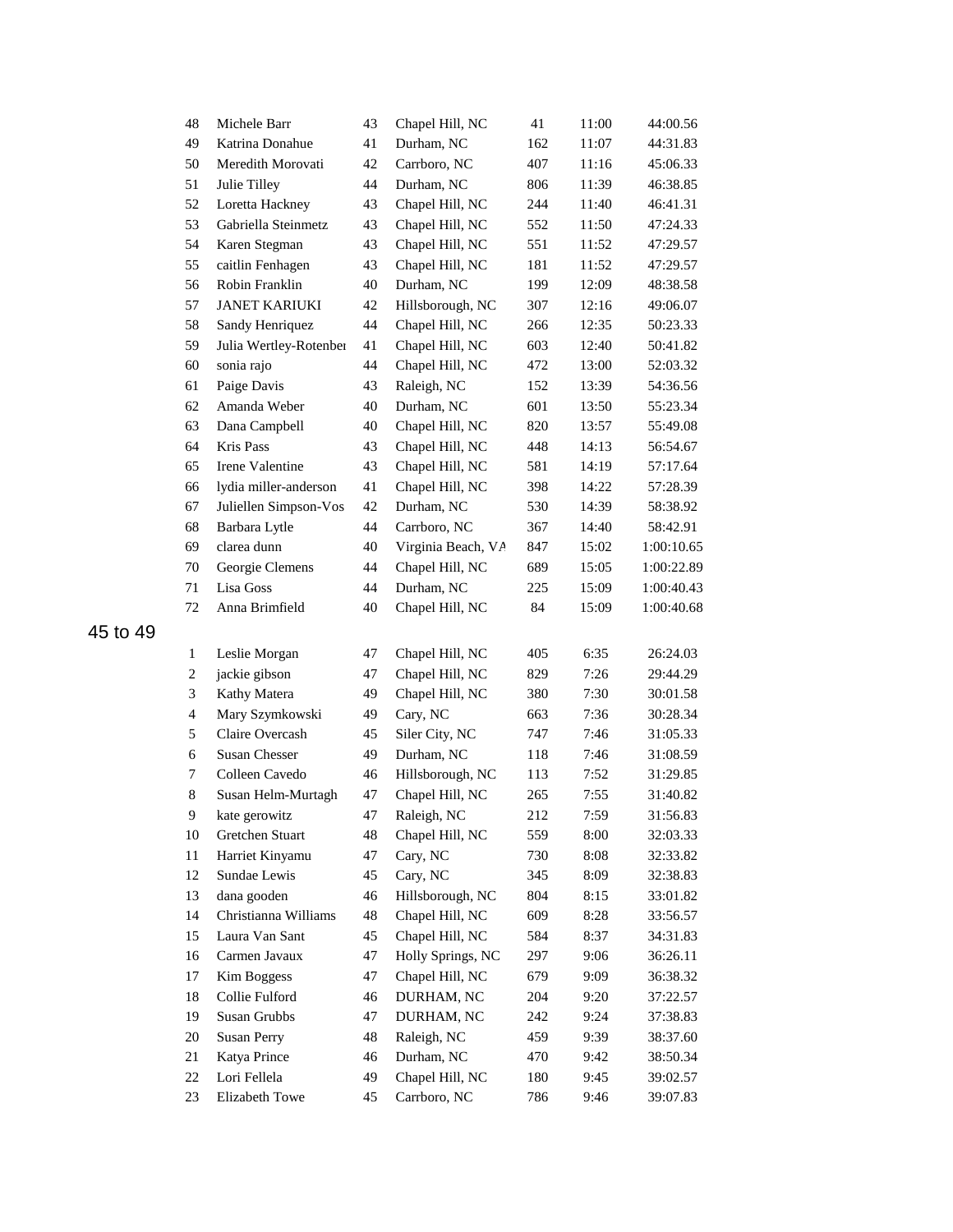| 24               | carolyn watterson     | 45 | Pittsboro, NC    | 597  | 9:52  | 39:31.34   |
|------------------|-----------------------|----|------------------|------|-------|------------|
| 25               | amy smiker            | 46 | Unknown, NA      | 2861 | 10:08 | 40:35.56   |
| 26               | maria lavia           | 48 | Chapel Hill, NC  | 2852 | 10:08 | 40:35.57   |
| 27               | Karen Goss            | 48 | Chapel Hill, NC  | 224  | 10:11 | 40:48.32   |
| 28               | Debra Fields          | 49 | Hillsborough, NC | 187  | 10:18 | 41:13.07   |
| 29               | Sonia Davis           | 45 | Chapel Hill, NC  | 154  | 10:40 | 42:42.85   |
| 30               | Sharon Updike         | 49 | Chapel Hill, NC  | 579  | 10:43 | 42:53.07   |
| 31               | Mia Pizzagalli        | 45 | Chapel Hill, NC  | 465  | 10:47 | 43:11.08   |
| 32               | Naomi Newman          | 47 | Efland, NC       | 429  | 10:49 | 43:18.35   |
| 33               | Shelley Stonecipher   | 47 | Chapel Hill, NC  | 778  | 10:50 | 43:23.83   |
| 34               | Sharon Murray         | 48 | Chapel Hill, NC  | 424  | 10:51 | 43:27.34   |
| 35               | melissa cupit         | 47 | Clayton, NC      | 3000 | 10:54 | 43:39.08   |
| 36               | Kimberly Carpenter    | 47 | Chapel Hill, NC  | 108  | 11:00 | 44:02.57   |
| 37               | Meg Pomerantz         | 49 | Durham, NC       | 652  | 11:00 | 44:02.60   |
| 38               | Maureen Cunningham    | 48 | Hillsborough, NC | 140  | 11:12 | 44:49.57   |
| 39               | Lucille Eaton         | 48 | Durham, NC       | 172  | 11:13 | 44:55.59   |
| 40               | Donna Devanney        | 46 | Durham, NC       | 156  | 11:16 | 45:08.59   |
| 41               | dina swales           | 47 | Unknown, NA      | 2865 | 11:42 | 46:49.59   |
| 42               | Janet Lamb            | 47 | Chapel Hill, NC  | 330  | 11:43 | 46:53.85   |
| 43               | Alexandra Garcia-Gran | 49 | Durham, NC       | 209  | 11:46 | 47:08.84   |
| 44               | Mary Beth Lister      | 45 | Chapel Hill, NC  | 349  | 11:53 | 47:35.33   |
| 45               | Mayra Graden          | 49 | Chapel Hill, NC  | 230  | 12:10 | 48:42.81   |
| 46               | Casey Saussy          | 47 | Chapel Hill, NC  | 801  | 12:12 | 48:51.57   |
| 47               | Michelle Maclay       | 45 | Carrboro, NC     | 369  | 12:15 | 49:00.09   |
| 48               | Sharla Coleman        | 49 | Chapel Hill, NC  | 641  | 12:15 | 49:03.07   |
| 49               | Penny Beal            | 49 | Apex, NC         | 46   | 12:23 | 49:33.08   |
| 50               | Linda Althouse        | 46 | Chapel Hill, NC  | 17   | 12:37 | 50:28.34   |
| 51               | Carol Brooke          | 46 | Carrboro, NC     | 85   | 12:37 | 50:30.09   |
| 52               | bj tipton             | 48 | Chapel Hill, NC  | 2989 | 12:39 | 50:39.84   |
| 53               | Meg Cohen             | 45 | Chapel Hill, NC  | 126  | 13:04 | 52:19.57   |
| 54               | Virginia Lewis        | 48 | Carrboro, NC     | 346  | 13:24 | 53:40.33   |
| 55               | Andrea Groder         | 46 | Durham, NC       | 241  | 14:21 | 57:25.89   |
| 56               | Karima Smith          | 48 | Durham, NC       | 846  | 15:07 | 1:00:31.89 |
| 1                | Rietta Couper         | 53 | Chapel Hill, NC  | 643  | 6:59  | 27:59.01   |
| $\boldsymbol{2}$ | Kim Donaldson         | 50 | Chapel Hill, NC  | 2839 | 7:00  | 28:00.28   |
| 3                | Dana Lebo             | 52 | Chapel Hill, NC  | 2871 | 7:20  | 29:22.03   |
| $\overline{4}$   | Michele Gordon        | 50 | Chapel Hill, NC  | 222  | 7:30  | 30:00.32   |
| 5                | Rebecca Trumbull      | 51 | DURHAM, NC       | 578  | 7:49  | 31:19.08   |
| 6                | Holly Holland         | 50 | Chapel Hill, NC  | 277  | 8:13  | 32:52.57   |
| 7                | Kari Wilkinson        | 50 | Mebane, NC       | 2901 | 8:16  | 33:05.08   |
| $8\,$            | Jaye Meyer            | 51 | Chapel Hill, NC  | 392  | 8:25  | 33:41.07   |
| 9                | Vivian Li             | 54 | Durham, NC       | 347  | 8:42  | 34:51.32   |
| 10               | Jen Armstrong         | 50 | Chapel Hill, NC  | 669  | 9:09  | 36:36.57   |
| 11               | Kathy Coulter         | 52 | Chapel Hill, NC  | 132  | 9:16  | 37:04.84   |
| 12               | Amy Powell            | 50 | Chapel Hill, NC  | 757  | 9:25  | 37:43.84   |
| 13               | Susan Hauser          | 54 | Raleigh, NC      | 261  | 9:35  | 38:20.09   |
| 14               | Carlin Johnson        | 52 | Apex, NC         | 719  | 9:39  | 38:39.32   |
| 15               | Teresa Haskins        | 51 | Chapel Hill, NC  | 260  | 9:45  | 39:01.32   |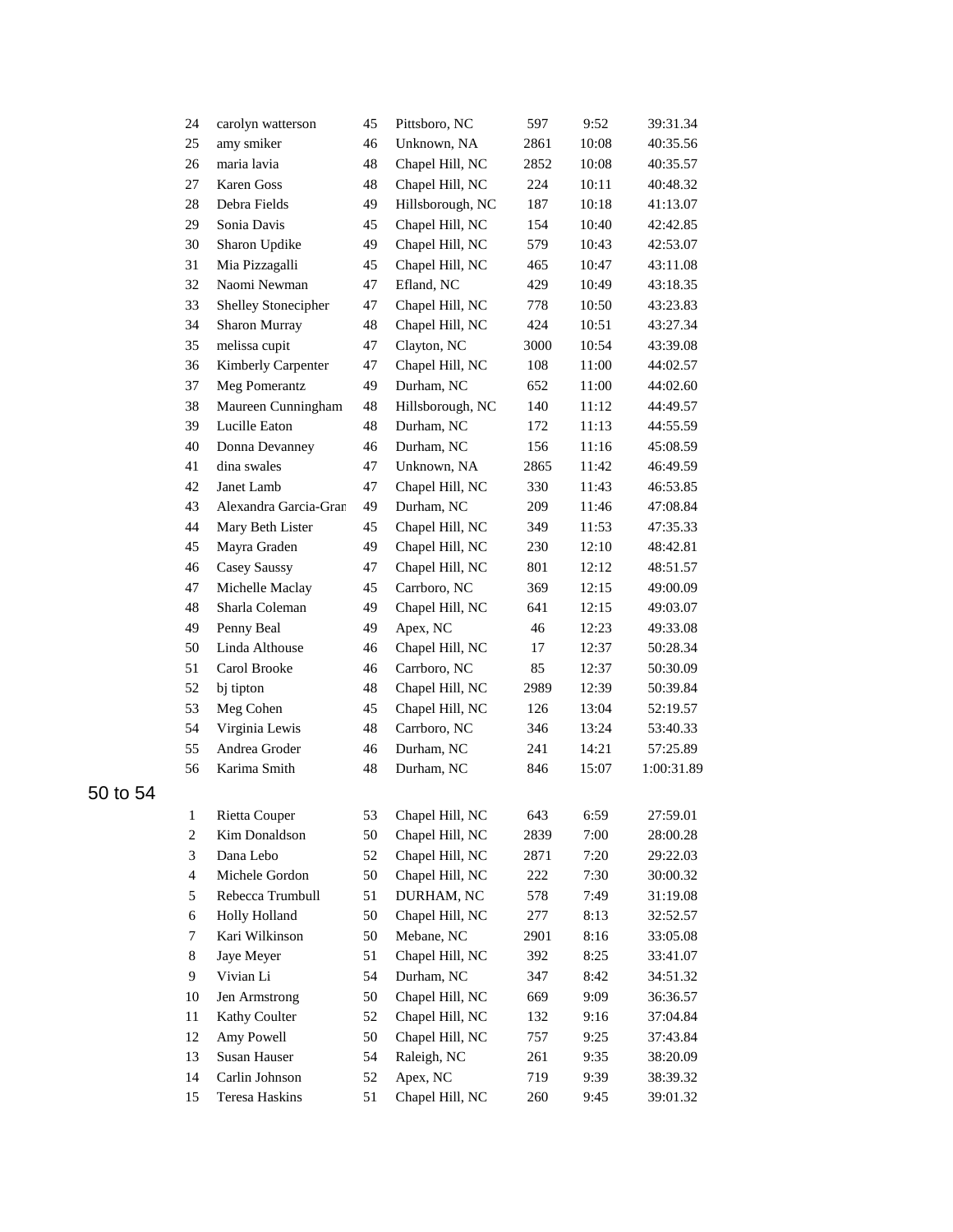| 16             | Susie Gilbert         | 50 | DURHAM, NC       | 217  | 9:50  | 39:23.32   |
|----------------|-----------------------|----|------------------|------|-------|------------|
| 17             | Susan Blackwell       | 52 | DURHAM, NC       | 54   | 9:59  | 39:57.35   |
| 18             | Julie Kimbell         | 51 | Chapel Hill, NC  | 318  | 10:03 | 40:15.08   |
| 19             | Barbara Bloodworth    | 54 | CARY, NC         | 58   | 10:11 | 40:46.59   |
| $20\,$         | anne mandeville-long  | 53 | Chapel Hill, NC  | 2926 | 10:13 | 40:56.82   |
| 21             | <b>Susan Lawrence</b> | 50 | Chapel Hill, NC  | 336  | 10:14 | 40:59.82   |
| 22             | Lynn Duffy            | 50 | Chapel Hill, NC  | 165  | 10:15 | 41:03.31   |
| 23             | Kathleen O'Loughlin   | 52 | Chapel Hill, NC  | 437  | 10:16 | 41:05.83   |
| 24             | Janet Archer          | 52 | Chapel Hill, NC  | 23   | 10:23 | 41:35.09   |
| 25             | Cheri White           | 51 | Hillsborough, NC | 606  | 10:31 | 42:04.08   |
| 26             | Susan Sisk            | 50 | Chapel Hill, NC  | 532  | 10:37 | 42:29.59   |
| 27             | Anne Latour           | 50 | Cary, NC         | 333  | 10:37 | 42:32.32   |
| 28             | Kimberlie Burns       | 51 | Durham, NC       | 94   | 10:46 | 43:07.57   |
| 29             | Barbara Wujciak       | 50 | Chapel Hill, NC  | 626  | 10:46 | 43:08.57   |
| 30             | Deborah Huynh         | 54 | Mebane, NC       | 289  | 10:59 | 43:59.57   |
| 31             | beth wyatt            | 52 | Durham, NC       | 627  | 11:13 | 44:55.82   |
| 32             | Karen Barwick         | 51 | Chapel Hill, NC  | 827  | 11:13 | 44:55.85   |
| 33             | <b>Cathy Howes</b>    | 50 | Chapel Hill, NC  | 284  | 11:20 | 45:21.09   |
| 34             | Lydia Lavelle         | 51 | Chapel Hill, NC  | 335  | 11:39 | 46:39.82   |
| 35             | <b>Betsy Giduz</b>    | 53 | Chapel Hill, NC  | 214  | 11:44 | 46:58.07   |
| 36             | Kimberley Jackson     | 50 | Chapel Hill, NC  | 293  | 12:12 | 48:51.59   |
| 37             | teresa perschy        | 51 | Apex, NC         | 751  | 12:23 | 49:34.82   |
| 38             | Jeannie Rogers        | 53 | Chapel Hill, NC  | 485  | 12:28 | 49:55.09   |
| 39             | Jennifer Strickland   | 51 | Carrboro, NC     | 557  | 12:31 | 50:07.34   |
| 40             | rita Crain            | 53 | Carrboro, NC     | 2848 | 12:55 | 51:41.58   |
| 41             | Carolyn Lane          | 51 | Durham, NC       | 331  | 14:18 | 57:15.16   |
| 42             | Sue Millager          | 53 | Carrboro, NC     | 395  | 15:09 | 1:00:40.17 |
| 43             | Kathleen McAndrews    | 54 | Chapel Hill, NC  | 384  | 16:27 | 1:05:50.18 |
| 44             | Colleen Jelley        | 53 | Carrboro, NC     | 300  | 16:29 | 1:05:59.15 |
| 45             | Teresa Williams       | 50 | Chapel Hill, NC  | 617  | 17:22 | 1:09:31.42 |
| 46             | joan nelson           | 51 | Durham, NC       | 428  | 17:29 | 1:09:57.14 |
| 47             | Mia Munn              | 50 | Pittsboro, NC    | 419  | 19:49 | 1:19:20.17 |
| $\mathbf{1}$   | Janet Gadient         | 57 | Chapel Hill, NC  | 206  | 7:41  | 30:44.57   |
| $\overline{c}$ | Naomi Lundahl         | 57 | Chapel Hill, NC  | 365  | 8:42  | 34:49.58   |
| 3              | <b>Kitty Moses</b>    | 56 | Durham, NC       | 415  | 9:10  | 36:42.82   |
| $\overline{4}$ | Julie Horton          | 56 | Chapel Hill, NC  | 281  | 9:54  | 39:36.08   |
| 5              | Joan Boone            | 59 | Efland, NC       | 69   | 10:03 | 40:16.08   |
| 6              | sue wasiolak          | 57 | DURHAM, NC       | 2950 | 10:24 | 41:39.08   |
| 7              | Deb Greene            | 55 | Chapel Hill, NC  | 705  | 10:40 | 42:43.34   |
| $8\,$          | Nancy Margolin        | 58 | Carrboro, NC     | 650  | 10:52 | 43:30.34   |
| 9              | <b>Tracey West</b>    | 59 | Chapel Hill, NC  | 604  | 11:02 | 44:10.33   |
| 10             | Sandy Potter          | 57 | Raleigh, NC      | 756  | 11:26 | 45:47.32   |
| 11             | Jo Ann Beal           | 57 | Bear Creek, NC   | 44   | 12:14 | 48:59.83   |
| 12             | LouAnn Lee            | 59 | Sanford, NC      | 339  | 13:00 | 52:00.58   |
| 13             | Susan Lieberum        | 57 | Pittsboro, NC    | 348  | 13:02 | 52:11.34   |
| 14             | Serena Fenton         | 59 | Chapel Hill, NC  | 183  | 14:18 | 57:12.65   |
| 15             | Olivia Borgo          | 59 | Roxboro, NC      | 70   | 16:03 | 1:04:14.64 |
| 16             | Cathy Zimmer          | 55 | Chapel Hill, NC  | 634  | 19:51 | 1:19:25.68 |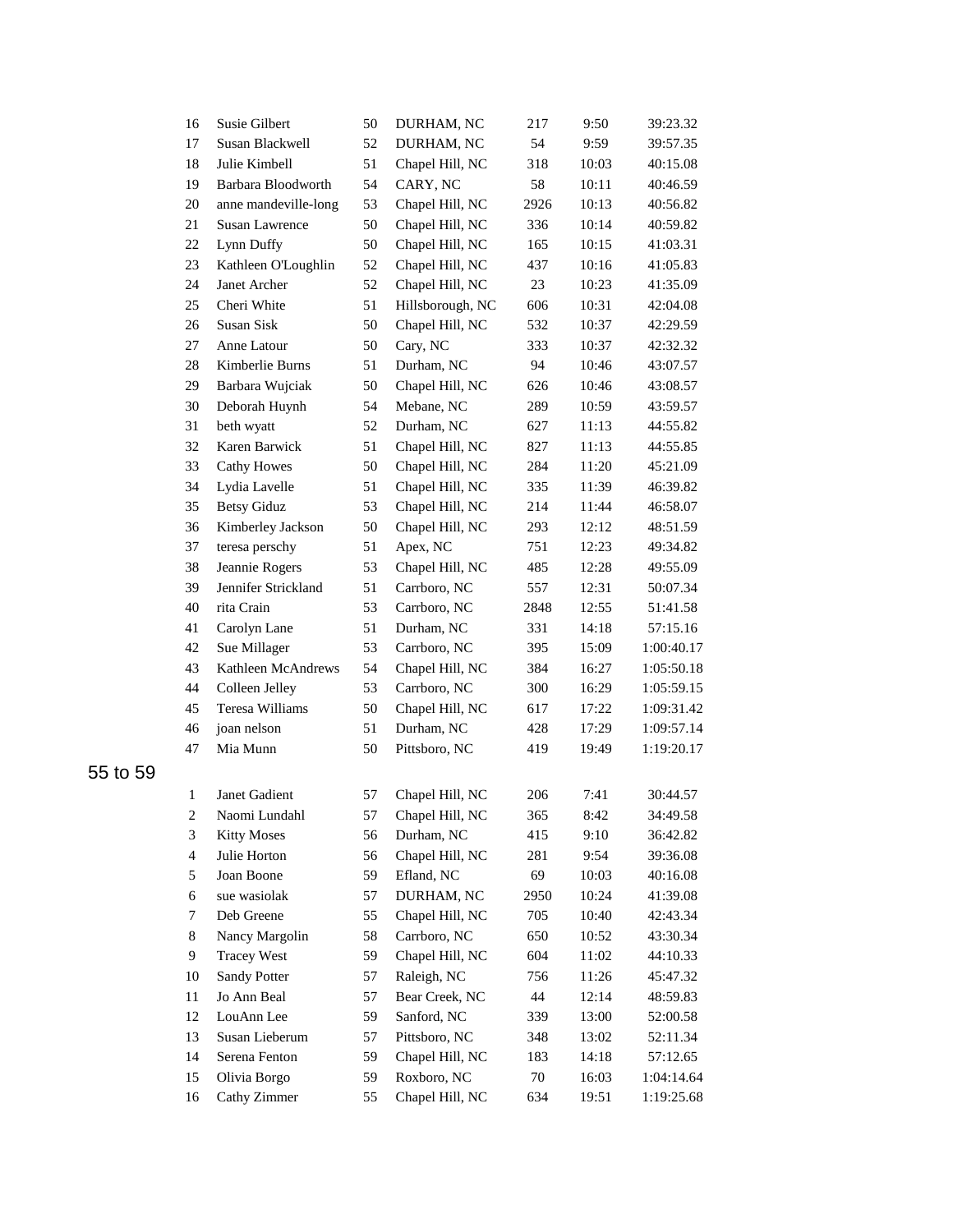| 60 to 64 |                |                        |          |                                    |             |                |                      |  |
|----------|----------------|------------------------|----------|------------------------------------|-------------|----------------|----------------------|--|
|          | $\mathbf{1}$   | Ruby Bland             | 62       | DURHAM, NC                         | 677         | 8:55           | 35:41.31             |  |
|          | 2              | Julia Cupitt           | 64       | DURHAM, NC                         | 143         | 10:33          | 42:12.57             |  |
|          | 3              | Maryann Smith          | 61       | Pittsboro, NC                      | 537         | 11:26          | 45:47.82             |  |
|          | $\overline{4}$ | Cindy Rose             | 61       | Chapel Hill, NC                    | 490         | 16:31          | 1:06:07.16           |  |
|          | 5              | Patricia Frey          | 60       | Carrboro, NC                       | 201         | 16:35          | 1:06:23.65           |  |
|          | 6              | Hazel Bynum            | 60       | Apex, NC                           | 97          | 17:22          | 1:09:31.41           |  |
| 65 to 69 |                |                        |          |                                    |             |                |                      |  |
|          | 1              | Sheelagh Anderson      | 65       | Chapel Hill, NC                    | 2904        | 9:53           | 39:34.32             |  |
|          | $\overline{c}$ | Karen Pullen           | 68       | Pittsboro, NC                      | 471         | 11:37          | 46:29.59             |  |
|          | $\mathfrak{Z}$ | Marion Haywood         | 65       | Chapel Hill, NC                    | 262         | 13:03          | 52:12.35             |  |
|          | $\overline{4}$ | Paula Blank            | 69       | Chapel Hill, NC                    | 57          | 16:58          | 1:07:54.42           |  |
| 70 to 74 |                |                        |          |                                    |             |                |                      |  |
|          | 1              | Louise Guardino        | 71       | Cary, NC                           | 708         | 10:04          | 40:18.09             |  |
|          | $\mathbf{2}$   | Mary McKown            | 71       | Chapel Hill, NC                    | 2911        | 11:18          | 45:14.07             |  |
| 5 to 9   |                |                        |          |                                    |             |                |                      |  |
|          | $\mathbf{1}$   | Daniel Price           | 8        | Chapel Hill, NC                    | 469         | 8:14           | 32:57.07             |  |
|          | $\overline{c}$ | Evan Milledge          | $\tau$   | Chapel Hill, NC                    | 741         | 8:16           | 33:06.58             |  |
|          | 3              | Lucas Daley            | 8        | Carrboro, NC                       | 696         | 8:35           | 34:20.58             |  |
|          | $\overline{4}$ | Jake Zaas              | 8        | Chapel Hill, NC                    | 632         | 9:14           | 36:57.82             |  |
|          | 5              | Kevin Timothy          | 9        | Chapel Hill, NC                    | 783         | 9:41           | 38:48.59             |  |
|          | 6              | Jonah Zaas             | 6        | Chapel Hill, NC                    | 633         | 11:31          | 46:06.81             |  |
|          | $\tau$         | dhara buebel           | 9        | Chapel Hill, NC                    | 2849        | 11:52          | 47:30.57             |  |
|          | $8\,$          | ben campbell           | 9        | Chapel Hill, NC                    | 816         | 13:59          | 55:58.67             |  |
| 10 to 14 |                |                        |          |                                    |             |                |                      |  |
|          | 1              | <b>Clayton Watters</b> | 14       | Chapel Hill, NC                    | 2920        | 6:55           | 27:43.52             |  |
|          | 2              | nelson zimmerman       | 13       |                                    |             | 7:25           |                      |  |
|          | $\mathfrak{Z}$ | Jonathan Timothy       | 13       | Durham, NC<br>Chapel Hill, NC      | 2956<br>782 | 7:34           | 29:40.26<br>30:20.52 |  |
|          | $\overline{4}$ | Nate Bolon             | 14       | Chapel Hill, NC                    | 823         | 7:47           | 31:09.32             |  |
|          | 5              | tyler goldberger       | 14       | Raleigh, NC                        | 2997        | 7:49           | 31:20.07             |  |
|          | 6              | Kalvin Matischak       | 10       | Carrboro, NC                       | 839         | 8:04           | 32:18.34             |  |
|          | $\tau$         | Owen Rogers            | 10       | Carrboro, NC                       | 487         | 8:08           | 32:34.59             |  |
|          | $\,8\,$        | David Williams         | 13       | Chapel Hill, NC                    | 610         | 8:13           | 32:54.84             |  |
|          | 9              | Samuel Merklein        | 13       |                                    | 739         | 8:19           | 33:19.85             |  |
|          | 10             | Ethan Merklein         | $10\,$   | Chapel Hill, NC<br>Chapel Hill, NC | 738         | 8:20           | 33:20.07             |  |
|          | $11\,$         | Ian Carlisle           | 12       | Chapel Hill, NC                    | 105         | 8:34           | 34:18.59             |  |
|          | 12             | Luke Morton            | 12       | Chapel Hill, NC                    | 414         | 8:46           | 35:08.33             |  |
|          | 13             | <b>Mason Boggess</b>   | 11       | Chapel Hill, NC                    | 680         | 8:59           | 35:57.08             |  |
|          | 14             | Drew Campbell          | 12       | Chapel Hill, NC                    | 817         | 9:27           | 37:49.34             |  |
|          | 15             | spencer buebel         | 12       | Chapel Hill, NC                    | 2850        | 9:32           |                      |  |
|          | 16             | Max Conolly            | 12       | Chapel Hill, NC                    | 128         | 10:02          | 38:09.33<br>40:09.57 |  |
|          |                | Owen Althouse          |          | Chapel Hill, NC                    |             |                |                      |  |
|          | 17             | Agustin Fiorito Jr     | 10       | Chapel Hill, NC                    | 18          | 10:56          | 43:47.59             |  |
|          | 18<br>19       | andrew harris          | 12<br>12 | DURHAM, NC                         | 191<br>254  | 11:56<br>12:12 | 47:48.32             |  |
|          |                |                        |          |                                    |             |                | 48:51.84             |  |
| 15 to 19 |                |                        |          |                                    |             |                |                      |  |
|          | $\mathbf{1}$   | ryan brady             | 16       | Chapel Hill, NC                    | 814         | 5:33           | 22:13.01             |  |
|          | $\sqrt{2}$     | Zachary Cyr-Scully     | 17       | Chapel Hill, NC                    | 695         | 5:59           | 23:57.25             |  |
|          | 3              | Peter Williams         | 15       | Chapel Hill, NC                    | 614         | 6:23           | 25:34.01             |  |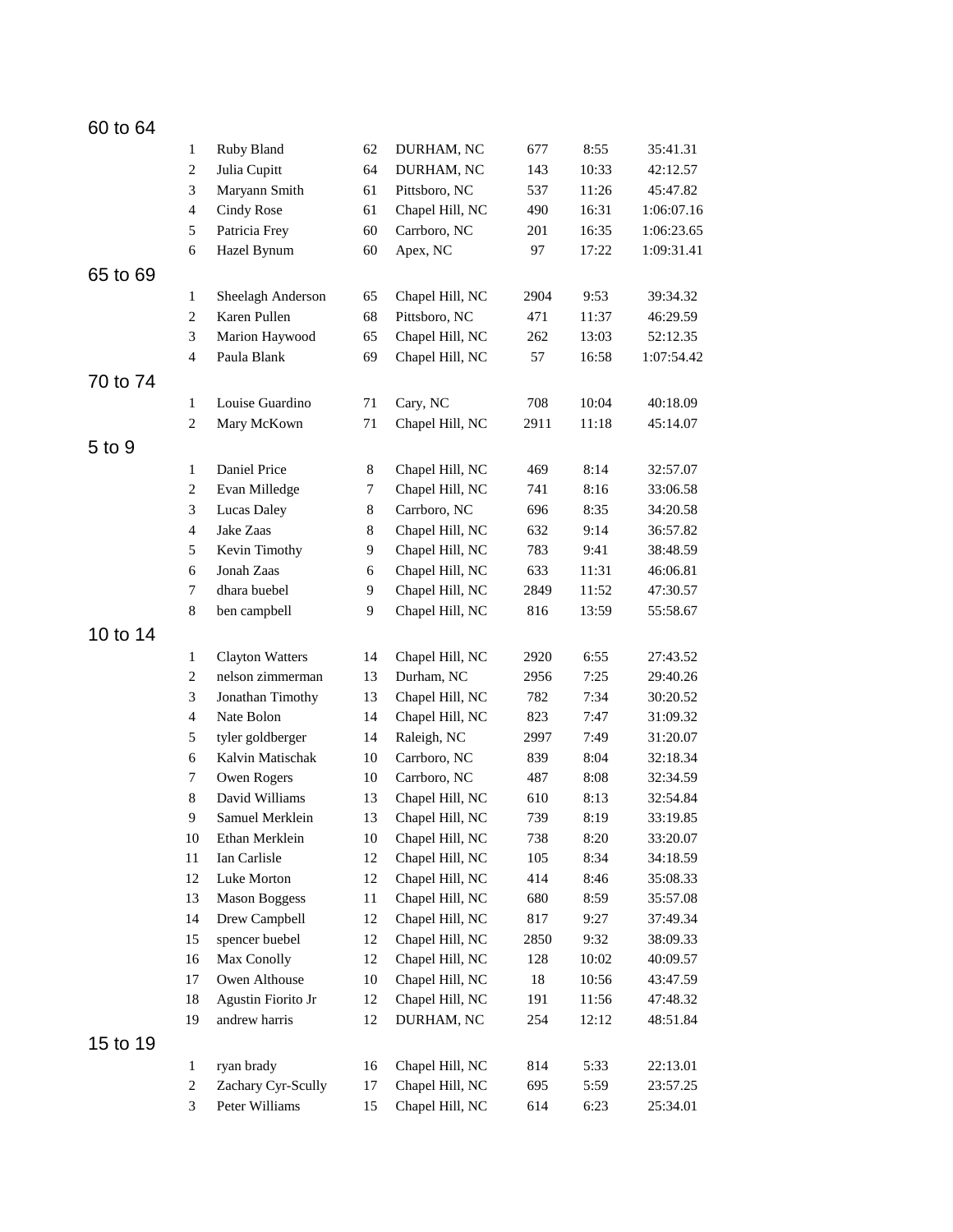|          | $\overline{4}$              | tyler zimmerman                   | 18     | Durham, NC      | 2957 | 6:31  | 26:07.78 |
|----------|-----------------------------|-----------------------------------|--------|-----------------|------|-------|----------|
|          | 5                           | Alex Werden                       | 17     | Chapel Hill, NC | 2870 | 6:37  | 26:29.02 |
|          | 6                           | Nikolas Silva                     | 15     | Chapel Hill, NC | 773  | 6:37  | 26:31.77 |
|          | $\tau$                      | Robert Byerly                     | 16     | Chapel Hill, NC | 95   | 6:50  | 27:24.01 |
|          | $8\,$                       | nathaniel michael                 | 16     | Chapel Hill, NC | 393  | 6:55  | 27:42.47 |
|          | 9                           | elliott schwartz                  | 19     | Chapel Hill, NC | 828  | 6:56  | 27:46.77 |
|          | 10                          | nic halchin                       | 19     | Mebane, NC      | 710  | 7:29  | 29:58.82 |
|          | 11                          | Forrest Huynh                     | 18     | Mebane, NC      | 290  | 8:07  | 32:29.33 |
|          | 12                          | Carson Grill                      | 15     | Chapel Hill, NC | 236  | 8:44  | 34:58.57 |
|          | 13                          | Keegan Huynh                      | 18     | Mebane, NC      | 291  | 8:49  | 35:17.11 |
|          | 14                          | Noah Shofer                       | 16     | Chapel Hill, NC | 519  | 9:39  | 38:39.83 |
|          | 15                          | Hank Bolon                        | 16     | Chapel Hill, NC | 2858 | 9:43  | 38:56.31 |
|          | 16                          | Matt LindIa                       | 16     | DURHAM, NC      | 735  | 11:44 | 46:59.85 |
| 20 to 24 |                             |                                   |        |                 |      |       |          |
|          | 1                           | Ben Buck                          | 22     | Chapel Hill, NC | 2918 | 5:49  | 23:19.02 |
|          | $\boldsymbol{2}$            | Will Powell                       | 21     | Chapel Hill, NC | 760  | 6:00  | 24:00.53 |
|          | 3                           | Erick Selzo                       | 21     | Kingston, NY    | 508  | 6:36  | 26:26.77 |
|          | $\overline{4}$              | Jorge Canuto                      | 23     | Durham, NC      | 685  | 6:42  | 26:49.03 |
|          | 5                           | Michael Zimmerman                 | 21     | Durham, NC      | 636  | 6:43  | 26:54.76 |
|          | $\sqrt{6}$                  | brendan murray                    | 24     | Boone, NC       | 826  | 6:49  | 27:19.77 |
|          | 7                           | <b>Robert Corty</b>               | 24     | Chapel Hill, NC | 131  | 7:32  | 30:11.09 |
|          | $8\,$                       | Michael Blake                     | 23     | Dallas, NC      | 676  | 7:49  | 31:17.09 |
|          | 9                           | Shawn Yeazell                     | 24     | Chapel Hill, NC | 628  | 8:32  | 34:09.59 |
|          | 10                          | kwame alston                      | 22     | Carrboro, NC    | 809  | 8:49  | 35:17.08 |
| 25 to 29 |                             |                                   |        |                 |      |       |          |
|          |                             |                                   |        |                 |      |       |          |
|          | 1                           | <b>Brock Baker</b>                | 25     | Chapel Hill, NC | 638  | 5:08  | 20:34.01 |
|          | $\boldsymbol{2}$            | Mitch VanBruggen                  | 26     | DURHAM, NC      | 585  | 5:19  | 21:17.00 |
|          | $\ensuremath{\mathfrak{Z}}$ | Kaleb Keyserling                  | 25     | Chapel Hill, NC | 315  | 5:26  | 21:44.51 |
|          | $\overline{4}$              | Victor Ornelas                    | 26     | Durham, NC      | 842  | 5:28  | 21:54.28 |
|          | 5                           | Lynx Stafford                     | 25     | Chapel Hill, NC | 549  | 5:47  | 23:09.76 |
|          | 6                           | John Tumbleston                   | 28     | Carrboro, NC    | 2954 | 6:25  | 25:41.28 |
|          | 7                           | <b>Scott Houck</b><br>Nick Krouse | 27     | Chapel Hill, NC | 2999 | 6:48  | 27:13.00 |
|          | $8\,$                       |                                   | 25     | Chapel Hill, NC | 649  | 6:51  | 27:28.27 |
|          | 9                           | Angelo Coclanis                   | 26     | Chapel Hill, NC | 124  | 6:57  | 27:51.26 |
|          | $10\,$                      | <b>Scott Harvey</b>               | 25     | Durham, NC      | 259  | 7:06  | 28:26.27 |
|          | 11                          | Max Gordon                        | 25     | Chapel Hill, NC | 221  | 7:09  | 28:39.54 |
|          | 12                          | Michael Stella                    | $28\,$ | Chapel Hill, NC | 659  | 7:17  | 29:11.26 |
|          | 13                          | samuel hendley                    | 29     | Durham, NC      | 803  | 7:26  | 29:44.25 |
|          | 14                          | <b>Brett Albers</b>               | 26     | Chapel Hill, NC | 807  | 7:28  | 29:53.57 |
|          | 15                          | Michael Bond                      | 29     | Chapel Hill, NC | 67   | 7:29  | 29:59.33 |
|          | 16                          | Michael Adams                     | 27     | Chapel Hill, NC | 13   | 7:44  | 30:58.08 |
|          | 17                          | kyle cooper                       | 26     | Chapel Hill, NC | 2843 | 7:49  | 31:18.34 |
|          | 18                          | William Smith                     | 29     | Durham, NC      | 541  | 7:51  | 31:28.57 |
|          | 19                          | Kenton Woodard                    | 26     | Chapel Hill, NC | 2864 | 7:54  | 31:38.57 |
|          | $20\,$                      | Matt Bader                        | 29     | DURHAM, NC      | 31   | 8:00  | 32:03.82 |
|          | 21                          | david green                       | 29     | Chapel Hill, NC | 802  | 8:04  | 32:18.07 |
|          | 22                          | Michael Murray                    | 26     | Carrboro, NC    | 422  | 8:10  | 32:41.34 |
|          | 23                          | Patrick Dall                      | 29     | Durham, NC      | 145  | 8:15  | 33:00.84 |
|          | 24                          | Jason Swann                       | 27     | Carrboro, NC    | 564  | 8:30  | 34:02.09 |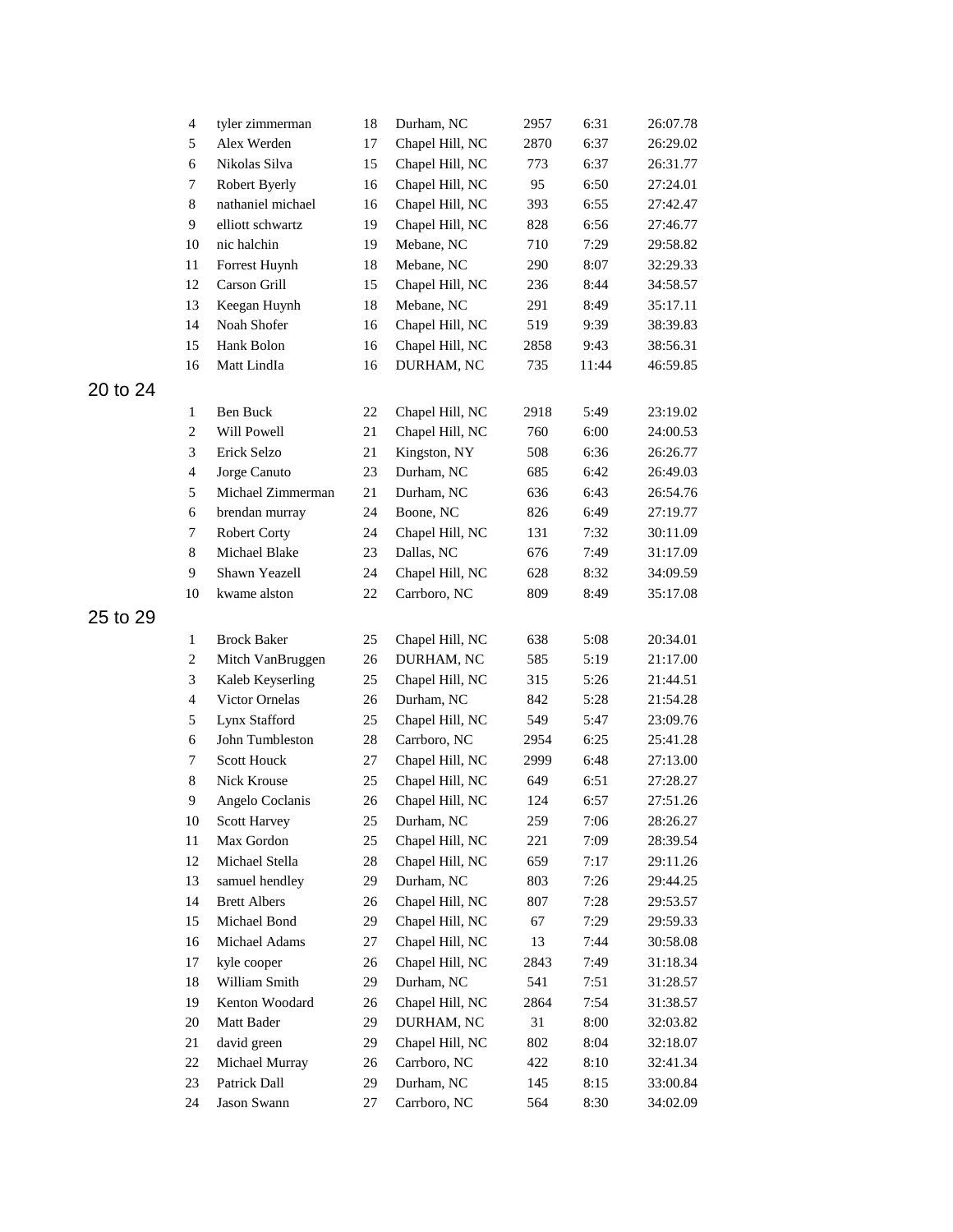| 25             | Jim Kelly              | 27 | Carrboro, NC      | 312            | 8:33  | 34:14.82 |
|----------------|------------------------|----|-------------------|----------------|-------|----------|
| 26             | <b>Brent Hehl</b>      | 26 | Durham, NC        | 714            | 8:37  | 34:28.59 |
| 27             | Joshua Bowman          | 27 | Boone, NC         | 73             | 8:37  | 34:28.86 |
| 28             | Michael Elpers         | 27 | Chapel Hill, NC   | 176            | 8:39  | 34:36.17 |
| 29             | <b>Brian Adams</b>     | 29 | Mebane, NC        | 12             | 8:42  | 34:50.83 |
| 30             | <b>Thomas Pomer</b>    | 25 | Chapel Hill, NC   | 754            | 8:47  | 35:10.35 |
| 31             | Kristopher Gould       | 27 | Durham, NC        | 226            | 8:48  | 35:16.07 |
| 32             | justin kirschbrown     | 29 | Chapel Hill, NC   | 321            | 8:57  | 35:51.35 |
| 33             | Patrick Stiff          | 27 | Durham, NC        | 777            | 9:24  | 37:39.10 |
| 34             | <b>Scott Feldmann</b>  | 26 | Morrisville, NC   | 179            | 9:30  | 38:02.58 |
| 35             | Luis Castro            | 27 | Carrboro, NC      | 111            | 9:37  | 38:28.56 |
| 36             | Chris Hope             | 27 | Morrisville, NC   | 279            | 9:46  | 39:08.83 |
| 37             | James Bedford          | 26 | Chapel Hill, NC   | 48             | 9:50  | 39:21.10 |
| 38             | Akira Sassa            | 29 | Morrisville, NC   | 499            | 10:19 | 41:18.08 |
| 39             | brian albert           | 25 | Winston Salem, NC | 2853           | 10:31 | 42:08.06 |
| 40             | <b>Joseph Powers</b>   | 29 | Chapel Hill, NC   | 467            | 10:39 | 42:36.07 |
| 41             | Robert Albury          | 29 | Carrboro, NC      | 14             | 11:01 | 44:05.82 |
| 42             | James Baker            | 29 | Carrboro, NC      | 33             | 12:22 | 49:29.07 |
| 43             | Johnny Overton         | 28 | Carrboro, NC      | 443            | 12:22 | 49:29.57 |
|                |                        |    |                   |                |       |          |
| $\mathbf{1}$   | Marc Jeuland           | 33 | Chapel Hill, NC   | 647            | 5:15  | 21:02.77 |
| $\overline{c}$ | David Nash             | 33 | Chapel Hill, NC   | $\overline{c}$ | 5:39  | 22:37.02 |
| 3              | Randy Villalta         | 30 | Carrboro, NC      | 788            | 6:00  | 24:00.77 |
| $\overline{4}$ | matt cape              | 31 | Carrboro, NC      | 2937           | 6:02  | 24:10.50 |
| $\sqrt{5}$     | Joshua Dixon           | 32 | Chapel Hill, NC   | 2953           | 6:14  | 24:56.28 |
| 6              | Brian Tajlili          | 30 | Durham, NC        | 2985           | 6:16  | 25:07.78 |
| $\tau$         | Dustin Shinholser      | 30 | Carrboro, NC      | 771            | 6:25  | 25:41.51 |
| $\,8\,$        | will revels            | 30 | Raleigh, NC       | 2984           | 6:33  | 26:14.02 |
| $\overline{9}$ | Patrick Jeffs          | 32 | Chapel Hill, NC   | 298            | 6:42  | 26:50.75 |
| 10             | Derek Applewhite       | 32 | Durham, NC        | 21             | 6:54  | 27:37.26 |
| 11             | colin pedersen         | 30 | Carrboro, NC      | 831            | 6:56  | 27:45.02 |
| 12             | Jon McClanahan         | 33 | Durham, NC        | 2964           | 7:05  | 28:24.51 |
| 13             | max kost               | 32 | Pittsboro, NC     | 821            | 7:08  | 28:33.02 |
| 14             | William Lefler         | 31 | DURHAM, NC        | 340            | 7:10  | 28:41.27 |
| 15             | Drew Kelley            | 32 | Chapel Hill, NC   | 2900           | 7:11  | 28:44.50 |
| 16             | <b>Tamlin Pavelsky</b> | 33 | Chapel Hill, NC   | 449            | 7:15  | 29:00.51 |
| 17             | Mark McCraw            | 34 | Chapel Hill, NC   | 838            | 7:29  | 29:56.57 |
| 18             | Jason Honeycutt        | 30 | Greenville, NC    | 278            | 7:29  | 29:59.82 |
| 19             | Aaron Leininger        | 33 | CARY, NC          | 733            | 7:42  | 30:50.09 |
| 20             | nicola branzoli        | 31 | Carrboro, NC      | 80             | 7:47  | 31:12.57 |
| 21             | jason cowell           | 34 | Apex, NC          | 2973           | 7:49  | 31:17.57 |
| 22             | David Pearson          | 32 | Durham, NC        | 453            | 7:57  | 31:49.82 |
| 23             | Sean Bailey            | 30 | Carrboro, NC      | 32             | 7:59  | 31:59.85 |
| 24             | Matthew Kelm           | 31 | Carrboro, NC      | 314            | 8:11  | 32:48.82 |
| 25             | Gene Rhea              | 32 | Durham, NC        | 477            | 8:49  | 35:19.08 |
| 26             | Jay Huffman            | 34 | Raleigh, NC       | 286            | 8:59  | 35:58.84 |
| 27             | Rob Krieg              | 32 | Chapel Hill, NC   | 327            | 8:59  | 35:59.82 |
| $28\,$         | Matthew Smith          | 31 | Durham, NC        | 774            | 9:08  | 36:34.82 |
| 29             | Andrew Cocowitch       | 34 | Chapel Hill, NC   | 125            | 9:08  | 36:35.07 |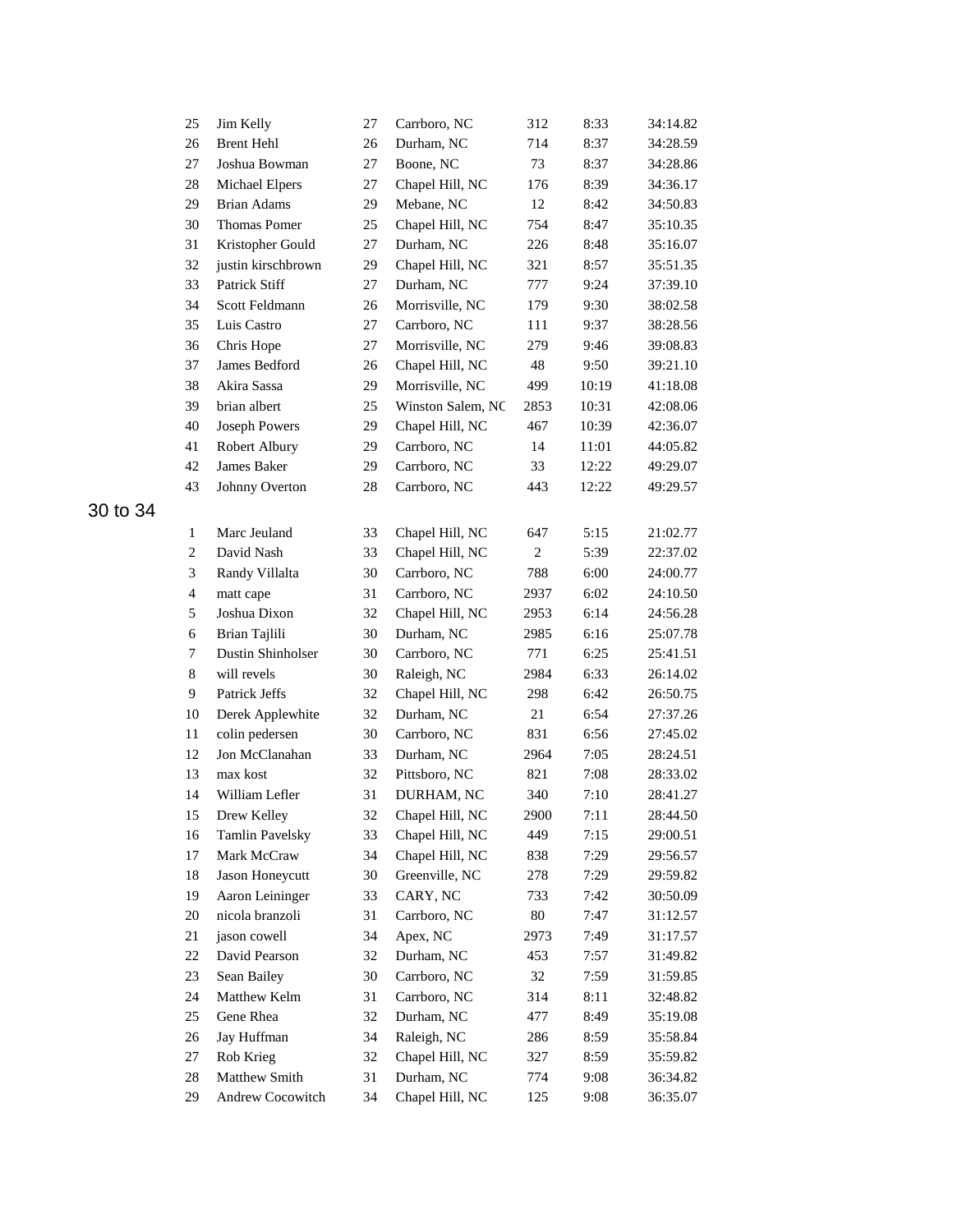| 30                          | jason bellavance       | 31 | Chapel Hill, NC  | 2924 | 9:13  | 36:56.59 |
|-----------------------------|------------------------|----|------------------|------|-------|----------|
| 31                          | Eric Devon             | 32 | Carrboro, NC     | 697  | 9:28  | 37:55.83 |
| 32                          | <b>Brandon Burch</b>   | 33 | Chapel Hill, NC  | 92   | 9:33  | 38:12.56 |
| 33                          | <b>Brian Shultz</b>    | 33 | Hillsborough, NC | 527  | 9:35  | 38:24.32 |
| 34                          | Kristofer Chang        | 31 | Raleigh, NC      | 116  | 9:45  | 39:03.57 |
| 35                          | Will Sparrow           | 32 | Chapel Hill, NC  | 548  | 10:18 | 41:16.07 |
| 36                          | <b>Brian Shipley</b>   | 34 | Chapel Hill, NC  | 516  | 10:23 | 41:34.33 |
| 37                          | Kris Novak             | 34 | DURHAM, NC       | 434  | 10:44 | 42:58.34 |
| 38                          | Patrick Swearingen     | 33 | Durham, NC       | 779  | 11:04 | 44:17.08 |
| 39                          | Richard Lee            | 34 | Chapel Hill, NC  | 825  | 11:20 | 45:24.08 |
|                             |                        |    |                  |      |       |          |
| 1                           | Paul Francis           | 38 | Durham, NC       | 198  | 6:05  | 24:23.26 |
| $\overline{c}$              | David Dunson           | 39 | Chapel Hill, NC  | 167  | 6:08  | 24:32.26 |
| $\ensuremath{\mathfrak{Z}}$ | Jason Klaitman         | 37 | Chapel Hill, NC  | 322  | 6:15  | 25:03.51 |
| $\overline{4}$              | Lewis Hendricks        | 39 | Chapel Hill, NC  | 810  | 6:22  | 25:31.27 |
| 5                           | justin andrews         | 39 | Gaithersburg, MD | 2977 | 6:47  | 27:09.01 |
| 6                           | kevin bigse            | 39 | Chapel Hill, NC  | 841  | 6:50  | 27:24.25 |
| 7                           | <b>Josh Starmer</b>    | 37 | Carrboro, NC     | 658  | 6:51  | 27:25.03 |
| $\,8\,$                     | <b>Brian Diaz</b>      | 36 | Chapel Hill, NC  | 157  | 6:55  | 27:41.51 |
| 9                           | Brian Kilgallen        | 39 | Chapel Hill, NC  | 317  | 7:00  | 28:00.52 |
| 10                          | w. Patrick Gale        | 38 | Carrboro, NC     | 207  | 7:17  | 29:09.28 |
| 11                          | Martin Leivers         | 37 | DURHAM, NC       | 342  | 7:18  | 29:13.54 |
| 12                          | benjamin saypol        | 39 | Chapel Hill, NC  | 2841 | 7:23  | 29:35.02 |
| 13                          | Anthony Pergolotti     | 35 | Carrboro, NC     | 455  | 7:28  | 29:53.89 |
| 14                          | Daniel Hirschman       | 39 | Chapel Hill, NC  | 716  | 7:29  | 29:57.83 |
| 15                          | brian moroney          | 37 | Chapel Hill, NC  | 2983 | 7:36  | 30:27.33 |
| 16                          | Donald Rhoads          | 39 | Durham, NC       | 479  | 7:39  | 30:36.58 |
| 17                          | Damon Seils            | 39 | Carrboro, NC     | 506  | 7:40  | 30:42.57 |
| $18\,$                      | Andrew Nelsen          | 35 | Durham, NC       | 2952 | 7:54  | 31:37.32 |
| 19                          | Brian Morgan           | 36 | Durham, NC       | 2959 | 7:54  | 31:39.10 |
| 20                          | Michael Smith          | 35 | Chapel Hill, NC  | 538  | 7:54  | 31:39.35 |
| 21                          | Jeffrey Herrick        | 39 | Carrboro, NC     | 267  | 7:57  | 31:49.56 |
| 22                          | <b>Dwight Barnes</b>   | 36 | Cary, NC         | 40   | 8:01  | 32:06.06 |
| 23                          | <b>Todd Grooms</b>     | 39 | Hillsborough, NC | 2860 | 8:01  | 32:08.82 |
| 24                          | Kevin Kay              | 35 | Carrboro, NC     | 722  | 8:09  | 32:36.57 |
| 25                          | Mark Cavanaugh         | 38 | Chapel Hill, NC  | 112  | 8:09  | 32:37.32 |
| $26\,$                      | <b>Stanley Newsome</b> | 37 | Mebane, NC       | 430  | 8:16  | 33:05.08 |
| 27                          | John Shotwell          | 35 | Hillsborough, NC | 523  | 8:20  | 33:24.07 |
| $28\,$                      | john keech             | 36 | Raleigh, NC      | 797  | 8:32  | 34:10.57 |
| 29                          | Steve Hoffman          | 37 | Durham, NC       | 275  | 8:36  | 34:25.33 |
| 30                          | Travis Dyer            | 39 | Gibsonville, NC  | 171  | 8:37  | 34:31.08 |
| 31                          | Bill Spagnardi         | 39 | DURHAM, NC       | 546  | 8:41  | 34:47.08 |
| 32                          | <b>Jason Roberts</b>   | 36 | Chapel Hill, NC  | 484  | 8:59  | 35:59.60 |
| 33                          | Chuck Grabowski        | 37 | Chapel Hill, NC  | 228  | 9:05  | 36:22.57 |
| 34                          | John Crncic            | 35 | Carrboro, NC     | 137  | 9:08  | 36:35.31 |
| 35                          | David Matthews         | 35 | Carrboro, NC     | 381  | 9:12  | 36:51.60 |
| 36                          | preston oppegard       | 39 | Durham, NC       | 2925 | 9:13  | 36:56.84 |
| 37                          | Ben Scholl             | 38 | Chapel Hill, NC  | 766  | 9:16  | 37:07.35 |
| 38                          | Jeff McDaniel          | 35 | Whitsett, NC     | 390  | 9:22  | 37:29.09 |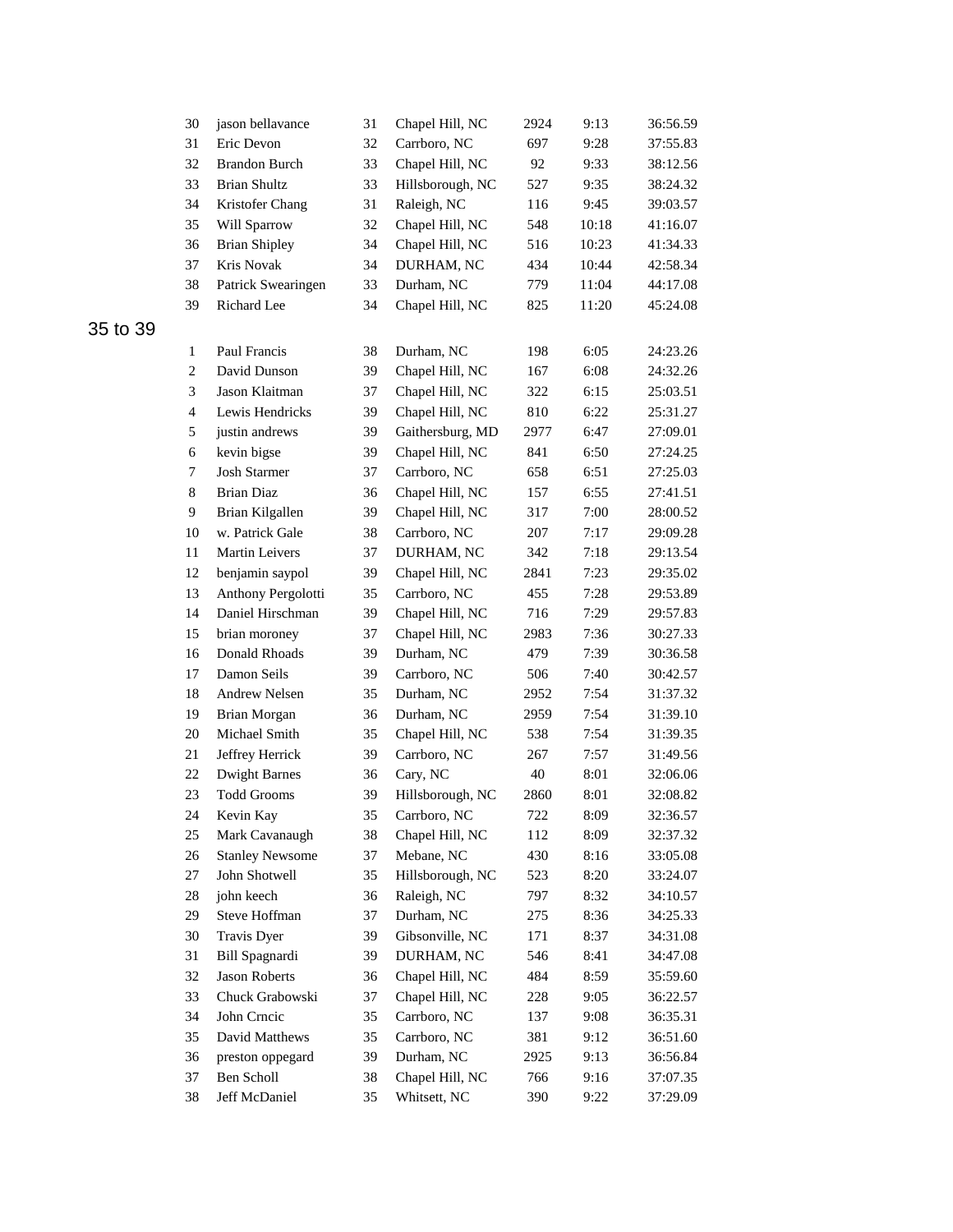| 39                          | Michael Hahn                            | 37 | Durham, NC                     | 247  | 9:22         | 37:32.08 |
|-----------------------------|-----------------------------------------|----|--------------------------------|------|--------------|----------|
| 40                          | Ken Richards                            | 39 | Cary, NC                       | 481  | 9:44         | 38:58.07 |
| 41                          | aaron dye                               | 38 | Carrboro, NC                   | 2923 | 9:45         | 39:01.83 |
| 42                          | Will Taylor                             | 37 | Efland, NC                     | 567  | 10:19        | 41:17.32 |
| 43                          | denis diaz                              | 35 | Durham, NC                     | 2963 | 10:20        | 41:24.58 |
| 44                          | Michael Norris                          | 38 | Southern Pines, NC             | 432  | 10:53        | 43:33.57 |
| 45                          | Brian Litchfield                        | 36 | Carrboro, NC                   | 350  | 11:07        | 44:30.33 |
| 46                          | Christopher Bouchard                    | 36 | Gibsonville, NC                | 683  | 11:09        | 44:38.32 |
| 47                          | Matthew Kerr                            | 37 | Chapel Hill, NC                | 726  | 11:41        | 46:46.58 |
| 48                          | James Hill                              | 37 | Chapel Hill, NC                | 270  | 11:51        | 47:26.82 |
| 1                           | Rob Benjamin                            | 43 | Chapel Hill, NC                | 673  | 5:35         | 22:22.51 |
| $\boldsymbol{2}$            | Jeff Caiola                             | 42 | Chapel Hill, NC                | 100  | 5:51         | 23:28.51 |
| $\ensuremath{\mathfrak{Z}}$ | Craig Heinly                            | 43 | Chapel Hill, NC                | 264  | 5:55         | 23:40.50 |
| $\overline{4}$              |                                         |    |                                |      |              |          |
|                             | Georg Vanberg<br><b>Andrew Scribner</b> | 40 | Chapel Hill, NC                | 843  | 6:16         | 25:07.76 |
| 5                           |                                         | 44 | DURHAM, NC                     | 504  | 6:20         | 25:23.27 |
| 6                           | <b>Scott Pate</b>                       | 42 | CARY, NC                       | 2951 | 6:34         | 26:17.27 |
| 7                           | Jeff Fisher                             | 41 | <b>GRAHAM, NC</b>              | 192  | 6:48         | 27:15.52 |
| 8                           | graeme robertson                        | 43 | Chapel Hill, NC                | 2906 | 6:56         | 27:46.51 |
| 9                           | Scott McCulloch                         | 40 | Durham, NC                     | 388  | 6:58         | 27:55.77 |
| 10                          | Darren DeWalt                           | 42 | Chapel Hill, NC                | 698  | 7:02         | 28:12.02 |
| 11                          | Jonas Monast                            | 40 | DURHAM, NC                     | 403  | 7:03         | 28:13.26 |
| 12                          | Ted Ising                               | 40 | Chapel Hill, NC                | 292  | 7:04         | 28:19.76 |
| 13                          | Andrew Sapp                             | 40 | DURHAM, NC                     | 498  | 7:11         | 28:45.76 |
| 14                          | Chris Blue                              | 44 | Chapel Hill, NC                | 61   | 7:12         | 28:50.28 |
| 15                          | Adam Zolotor                            | 41 | Carrboro, NC                   | 2940 | 7:24         | 29:37.05 |
| 16                          | Jorge Canuto                            | 44 | Durham, NC                     | 686  | 7:24         | 29:38.51 |
| 17                          | Tom Wiltberger                          | 42 | Carrboro, NC                   | 2916 | 7:25         | 29:43.79 |
| 18                          | Scott Windham                           | 41 | Chapel Hill, NC                | 620  | 7:36         | 30:27.34 |
| 19                          | al sachnik<br>Paul Laviska              | 41 | Manhattan, KS                  | 2929 | 7:36         | 30:28.33 |
| $20\,$                      |                                         | 42 | Fuquay-Varina, NC              | 731  | 7:39         | 30:37.82 |
| 21                          | Evan Patterson                          | 44 | Chapel Hill, NC                | 749  | 7:41<br>7:41 | 30:45.10 |
| 22                          | Chris Morton                            | 40 | Chapel Hill, NC                | 413  |              | 30:45.84 |
| 23                          | David DeVries                           | 43 | Chapel Hill, NC<br>Raleigh, NC | 2846 | 7:43         | 30:53.34 |
| 24                          | HERNAN MOYANO                           | 40 |                                | 417  | 7:54         | 31:39.82 |
| 25                          | Paul Caron                              | 40 | Paoli, PA                      | 106  | 7:55         | 31:42.33 |
| 26                          | Jason Smith                             | 40 | Carrboro, NC                   | 535  | 8:02         | 32:09.82 |
| 27                          | jonathan kime                           | 40 | Chapel Hill, NC                | 808  | 8:06         | 32:26.58 |
| 28                          | Eric Schreiber                          | 41 | Durham, NC                     | 2962 | 8:15         | 33:00.34 |
| 29                          | Chris Combs                             | 44 | Chapel Hill, NC                | 693  | 8:16         | 33:08.34 |
| 30                          | Christopher Shakib                      | 44 | Jacksonville, FL               | 511  | 8:24         | 33:40.08 |
| 31                          | Noah Byrd                               | 40 | Durham, NC                     | 98   | 8:26         | 33:44.09 |
| 32                          | cyril nestor                            | 42 | Durham, NC                     | 2958 | 8:26         | 33:47.58 |
| 33                          | Nathan Andrews                          | 42 | Chapel Hill, NC                | 20   | 8:30         | 34:02.82 |
| 34                          | Jeremy Salemson                         | 43 | Chapel Hill, NC                | 656  | 8:31         | 34:06.08 |
| 35                          | <b>Agustin Fiorito</b>                  | 41 | Chapel Hill, NC                | 189  | 8:36         | 34:27.10 |
| 36                          | William Goodnight                       | 43 | Carrboro, NC                   | 220  | 8:39         | 34:38.08 |
| 37                          | Patrick Lake                            | 42 | Chapel Hill, NC                | 329  | 8:41         | 34:46.59 |
| 38                          | <b>Christopher Mincey</b>               | 40 | Durham, NC                     | 400  | 8:42         | 34:50.57 |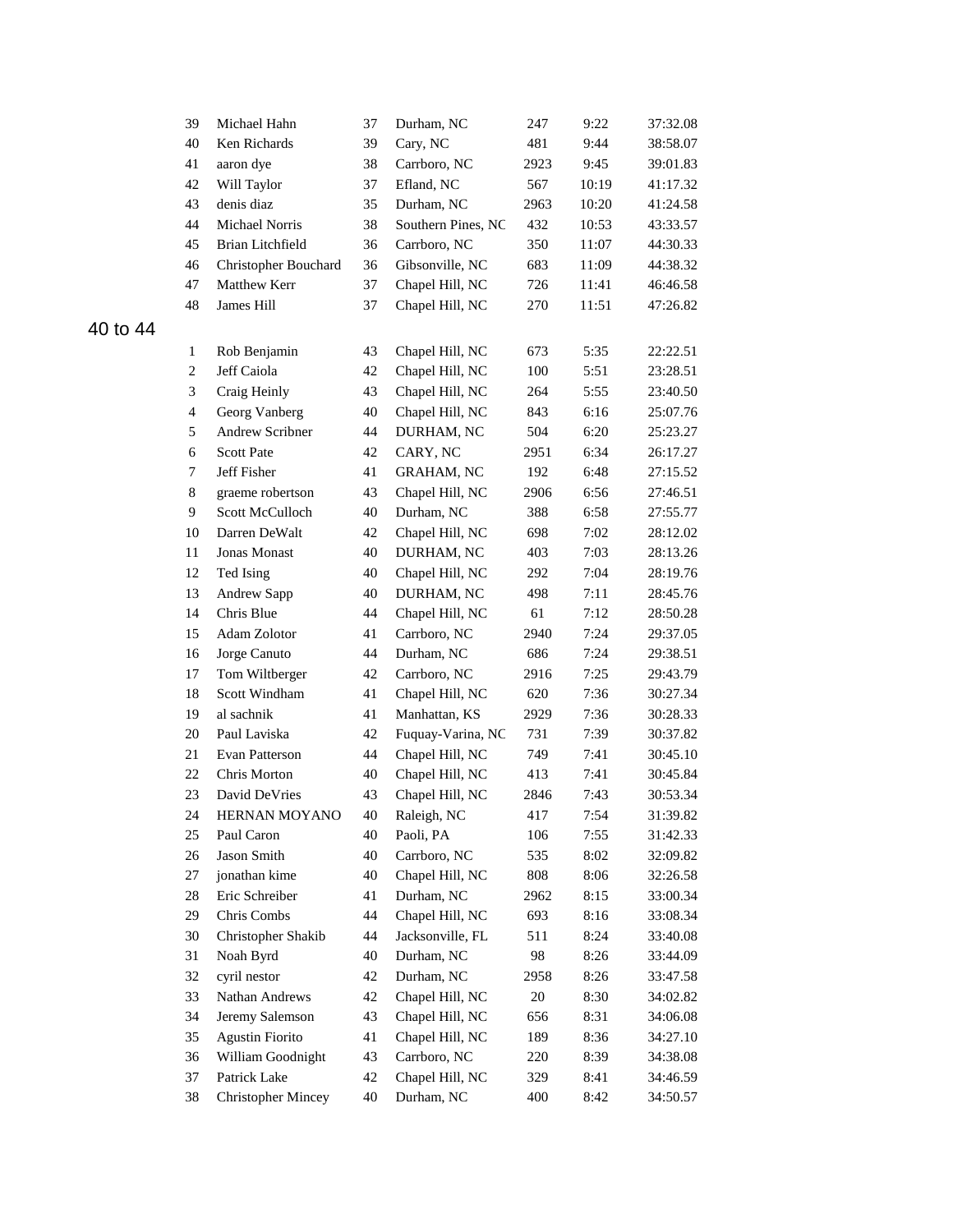| 39             | <b>Scott Brandes</b>  | 40 | Chapel Hill, NC   | 77   | 8:43  | 34:52.10   |
|----------------|-----------------------|----|-------------------|------|-------|------------|
| 40             | William Zuercher      | 41 | DURHAM, NC        | 844  | 8:43  | 34:53.08   |
| 41             | John Spencer          | 44 | DURHAM, NC        | 775  | 8:43  | 34:55.58   |
| 42             | John Cox              | 42 | <b>GRAHAM, NC</b> | 2909 | 8:46  | 35:05.82   |
| 43             | david pass            | 44 | Chapel Hill, NC   | 447  | 8:46  | 35:06.33   |
| 44             | Lawrence Scholl       | 40 | Durham, NC        | 767  | 8:52  | 35:29.37   |
| 45             | Mark Guerrero         | 40 | Creedmoor, NC     | 709  | 8:52  | 35:31.07   |
| 46             | Jamie Campbell        | 44 | Chapel Hill, NC   | 819  | 8:56  | 35:48.10   |
| 47             | <b>Karim Lounes</b>   | 44 | Chapel Hill, NC   | 361  | 9:07  | 36:29.32   |
| 48             | <b>Bill Davis</b>     | 41 | Raleigh, NC       | 150  | 9:09  | 36:38.33   |
| 49             | Charles Ball          | 44 | Hillsborough, NC  | 37   | 9:09  | 36:40.32   |
| 50             | <b>Stewart Collis</b> | 44 | Carrboro, NC      | 692  | 9:13  | 36:53.32   |
| 51             | Phil Hammond          | 44 | Chapel Hill, NC   | 249  | 9:17  | 37:09.57   |
| 52             | Mike Mineer           | 44 | Bear Creek, NC    | 401  | 9:22  | 37:31.08   |
| 53             | James Balfour         | 42 | Mebane, NC        | 36   | 9:26  | 37:47.57   |
| 54             | <b>Scott Shofer</b>   | 44 | Chapel Hill, NC   | 520  | 9:33  | 38:14.33   |
| 55             | David Miller          | 42 | Durham, NC        | 396  | 9:41  | 38:45.57   |
| 56             | stewart alexander     | 44 | Raleigh, NC       | 15   | 9:45  | 39:03.57   |
| 57             | Brian Mann            | 40 | DURHAM, NC        | 374  | 9:50  | 39:21.82   |
| 58             | <b>Brian Boothe</b>   | 40 | RALEIGH, NC       | 681  | 9:51  | 39:26.32   |
| 59             | Timothy O'Brien       | 40 | Chapel Hill, NC   | 436  | 9:52  | 39:29.34   |
| 60             | Jason Thomas          | 41 | <b>GRAHAM, NC</b> | 569  | 9:58  | 39:56.31   |
| 61             | michael buebel        | 42 | Chapel Hill, NC   | 2851 | 10:03 | 40:16.87   |
| 62             | Gary Eichelberger     | 40 | Chapel Hill, NC   | 174  | 10:24 | 41:36.84   |
| 63             | <b>Bill Williams</b>  | 42 | Chapel Hill, NC   | 608  | 10:34 | 42:19.84   |
| 64             | jacques watters       | 44 | Chapel Hill, NC   | 2919 | 10:36 | 42:26.11   |
| 65             | Herman Genderson      | 43 | Chapel Hill, NC   | 2845 | 10:40 | 42:41.81   |
| 66             | <b>Jody Thomas</b>    | 41 | Chapel Hill, NC   | 570  | 10:40 | 42:42.61   |
| 67             | Aitor Canup           | 40 | <b>GRAHAM, NC</b> | 103  | 11:02 | 44:10.35   |
| 68             | david Zaas            | 40 | Chapel Hill, NC   | 631  | 11:31 | 46:07.10   |
| 69             | Darryl Gross          | 41 | Chapel Hill, NC   | 706  | 11:53 | 47:33.58   |
| 70             | Frank Weber           | 43 | Durham, NC        | 602  | 12:20 | 49:20.07   |
| 71             | David Morris          | 44 | Chapel Hill, NC   | 409  | 14:00 | 56:03.67   |
| 72             | Thomas Powell IV      | 44 | Burlington, NC    | 466  | 17:22 | 1:09:31.16 |
| 1              | <b>Barton Bechard</b> | 47 | Durham, NC        | 47   | 6:09  | 24:37.03   |
| 2              | Chris Squires         | 46 | Raleigh, NC       | 2947 | 6:27  | 25:48.01   |
| 3              | Jon Williams          | 45 | Chapel Hill, NC   | 613  | 6:31  | 26:08.02   |
| $\overline{4}$ | Rory Murtagh          | 49 | Chapel Hill, NC   | 425  | 6:42  | 26:49.01   |
| 5              | Pete Louis            | 46 | Apex, NC          | 360  | 6:46  | 27:04.78   |
| 6              | Warren Grill          | 45 | Chapel Hill, NC   | 239  | 7:05  | 28:24.02   |
| 7              | John Plymale          | 48 | Carrboro, NC      | 753  | 7:09  | 28:37.76   |
| 8              | <b>Todd Bolon</b>     | 46 | Chapel Hill, NC   | 822  | 7:10  | 28:43.77   |
| 9              | Hernan Silva          | 48 | Durham, NC        | 528  | 7:19  | 29:17.78   |
| 10             | Dan Lehman            | 49 | Chapel Hill, NC   | 341  | 7:21  | 29:25.01   |
| 11             | steven_2 martin       | 45 | Raleigh, NC       | 2971 | 7:21  | 29:27.53   |
| 12             | Curtis Taylor         | 48 | Carrboro, NC      | 565  | 7:23  | 29:32.76   |
| 13             | ronnie jones          | 45 | Fuquay-Varina, NC | 2961 | 7:25  | 29:40.28   |
| 14             | kerry mckenzie        | 48 | Bahama, NC        | 2980 | 7:35  | 30:22.83   |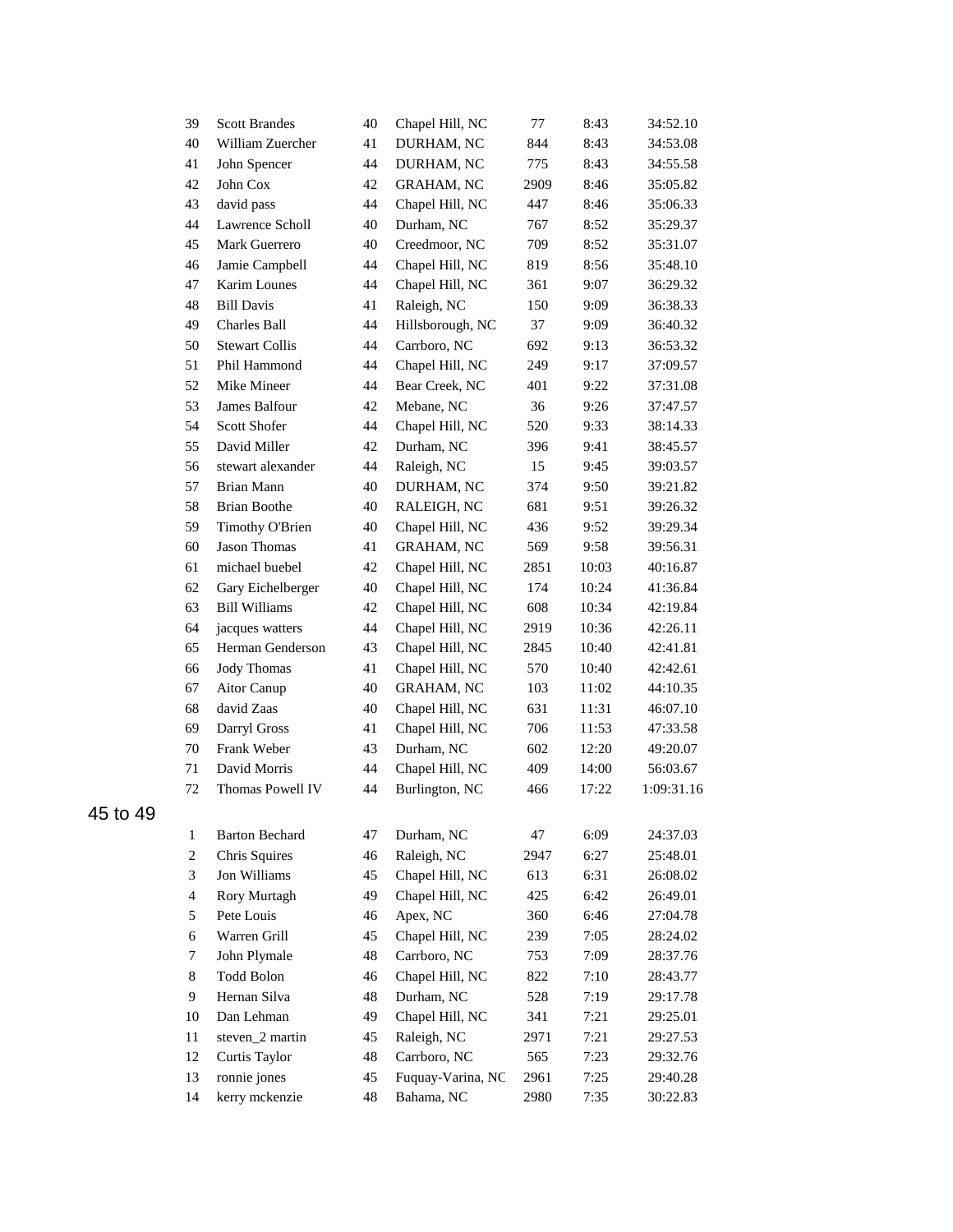| 15             | Andrew Werden          | 45 | Chapel Hill, NC       | 2872 | 7:35  | 30:24.83 |
|----------------|------------------------|----|-----------------------|------|-------|----------|
| 16             | Dave Nelson            | 49 | Snow Camp, NC         | 427  | 7:36  | 30:26.84 |
| 17             | Gary Kayye             | 46 | Chapel Hill, NC       | 2907 | 7:45  | 31:00.06 |
| 18             | <b>Brian Beatty</b>    | 48 | Carrboro, NC          | 672  | 7:48  | 31:16.32 |
| 19             | <b>Bob Duronio</b>     | 47 | Chapel Hill, NC       | 168  | 7:54  | 31:39.57 |
| 20             | Daniel Blanchette      | 46 | Hillsborough, NC      | 55   | 8:04  | 32:17.32 |
| 21             | <b>Brian Murphy</b>    | 48 | Durham, NC            | 420  | 8:06  | 32:26.83 |
| 22             | ELDAD HADAR            | 49 | Chapel Hill, NC       | 245  | 8:07  | 32:32.57 |
| 23             | John Boggess           | 47 | Chapel Hill, NC       | 678  | 8:09  | 32:39.82 |
| 24             | andrew hinton          | 49 | Raleigh, NC           | 2972 | 8:10  | 32:43.07 |
| 25             | scott morningstar      | 46 | Carrboro, NC          | 743  | 8:16  | 33:05.82 |
| 26             | William Chesser        | 49 | Durham, NC            | 119  | 8:26  | 33:44.58 |
| 27             | Gary Trullinger        | 45 | Durham, NC            | 577  | 8:41  | 34:46.57 |
| 28             | Donald Anthony         | 45 | Durham, NC            | 668  | 8:44  | 34:58.33 |
| 29             | john pannell           | 48 | <b>BURLINGTON, NO</b> | 748  | 8:46  | 35:06.10 |
| 30             | Rebecca Kohler         | 47 | Carrboro, NC          | 2975 | 8:47  | 35:11.83 |
| 31             | Michael Emch           | 46 | Chapel Hill, NC       | 702  | 9:00  | 36:03.28 |
| 32             | Jeffery Allen          | 46 | Hillsborough, NC      | 238  | 9:00  | 36:03.82 |
| 33             | Jim Riek               | 47 | Carrboro, NC          | 482  | 9:01  | 36:07.84 |
| 34             | Joseph Spagnardi       | 48 | Durham, NC            | 2960 | 9:03  | 36:12.33 |
| 35             | Kurt Pedersen          | 46 | Chapel Hill, NC       | 454  | 9:25  | 37:41.58 |
| 36             | catherine Duncan       | 47 | Chapel Hill, NC       | 700  | 9:28  | 37:56.56 |
| 37             | Stephen Celestini      | 49 | Raleigh, NC           | 2986 | 9:49  | 39:17.31 |
| 38             | Michael Strader        | 46 | Durham, NC            | 555  | 9:55  | 39:42.58 |
| 39             | jeffrey key            | 46 | Chapel Hill, NC       | 2936 | 9:58  | 39:53.08 |
| 40             | Colin Austin           | 46 | Chapel Hill, NC       | 28   | 10:00 | 40:03.32 |
| 41             | chevell parker         | 47 | Unknown, NA           | 2863 | 10:10 | 40:43.08 |
| 42             | Eric Schneider         | 48 | Pittsboro, NC         | 502  | 10:13 | 40:53.59 |
| 43             | Stephen Clossick       | 45 | Chapel Hill, NC       | 123  | 10:24 | 41:36.57 |
| 44             | Chris Tovell           | 47 | Carrboro, NC          | 574  | 10:43 | 42:54.31 |
| 45             | Andrew Morovati        | 45 | Carrboro, NC          | 406  | 10:55 | 43:43.33 |
| 46             | marlan george          | 46 | Durham, NC            | 2932 | 11:00 | 44:00.33 |
| 47             | <b>Tracy Carpenter</b> | 49 | Chapel Hill, NC       | 109  | 11:00 | 44:02.84 |
| 48             | Tom Arnel              | 49 | Carrboro, NC          | 24   | 11:10 | 44:42.83 |
| 1              | John Hinton            | 50 | Chapel Hill, NC       | 646  | 5:31  | 22:08.76 |
| 2              | Michael Kelley         | 52 | Chapel Hill, NC       | 724  | 6:11  | 24:47.96 |
| 3              | Aubrey Meador          | 51 | Mebane, NC            | 737  | 6:40  | 26:42.26 |
| $\overline{4}$ | <b>Chandler Burns</b>  | 50 | Chapel Hill, NC       | 805  | 6:41  | 26:45.51 |
| 5              | Craig Gilbert          | 52 | DURHAM, NC            | 215  | 6:48  | 27:14.26 |
| 6              | Keith Houck            | 54 | Chapel Hill, NC       | 2943 | 6:55  | 27:40.26 |
| 7              | William Graden         | 51 | Chapel Hill, NC       | 231  | 7:05  | 28:24.01 |
| 8              | Tom Hoerger            | 53 | Chapel Hill, NC       | 274  | 7:07  | 28:31.51 |
| 9.             | John Blake             | 54 | Chapel Hill, NC       | 675  | 7:09  | 28:36.03 |
| 10             | Bernard Prabucki       | 50 | Carrboro, NC          | 653  | 7:09  | 28:37.28 |
| 11             | Ken Soo                | 54 | Durham, NC            | 543  | 7:20  | 29:21.52 |
| 12             | Joe Voshell            | 54 | Durham, NC            | 590  | 7:24  | 29:36.02 |
| 13             | Peter Gayek            | 54 | Chapel Hill, NC       | 210  | 7:26  | 29:46.01 |
| 14             | Derek Long             | 54 | Carrboro, NC          | 355  | 7:28  | 29:54.07 |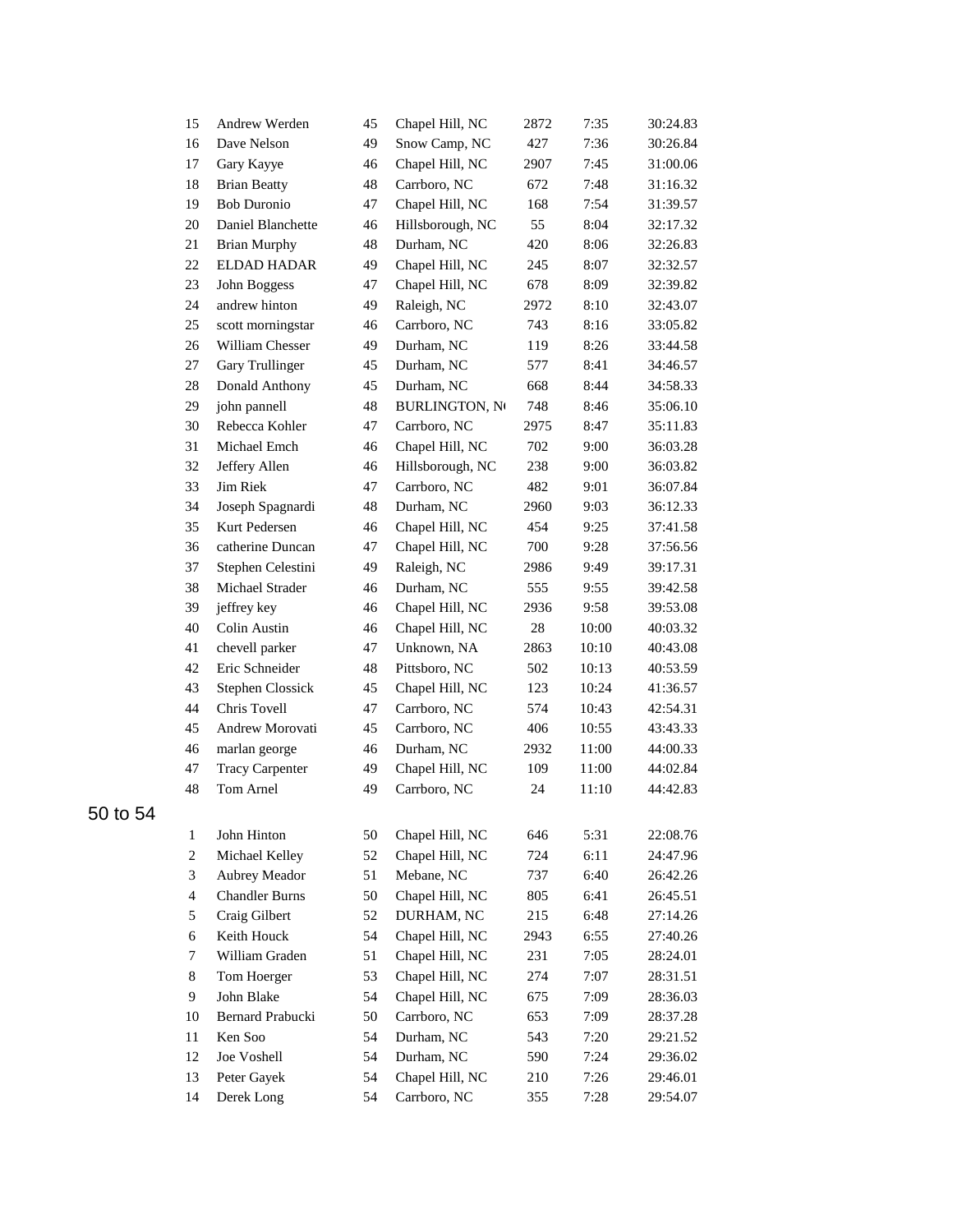| 15             | Robert Agans          | 50 | Hillsborough, NC  | 637  | 7:29  | 29:56.83 |
|----------------|-----------------------|----|-------------------|------|-------|----------|
| 16             | Jon Hussey            | 50 | Chapel Hill, NC   | 288  | 7:32  | 30:10.82 |
| 17             | Mike Armstrong        | 52 | Chapel Hill, NC   | 670  | 7:33  | 30:16.33 |
| 18             | Phillip May           | 54 | Chapel Hill, NC   | 382  | 7:39  | 30:36.34 |
| 19             | michael wilkinson     | 51 | Mebane, NC        | 2902 | 7:39  | 30:37.85 |
| 20             | Roger Jeffs           | 50 | Chapel Hill, NC   | 299  | 7:40  | 30:42.34 |
| $21\,$         | michael murray        | 50 | Chapel Hill, NC   | 423  | 7:43  | 30:53.58 |
| 22             | Tim Smith             | 51 | Hillsborough, NC  | 540  | 7:48  | 31:13.82 |
| 23             | George Jacobs         | 53 | Carrboro, NC      | 2921 | 7:51  | 31:25.07 |
| 24             | <b>Nigel Stuart</b>   | 51 | Chapel Hill, NC   | 560  | 8:00  | 32:03.35 |
| 25             | gordon caviness       | 51 | Durham, NC        | 114  | 8:01  | 32:07.28 |
| 26             | Greg Porter           | 50 | Carrboro, NC      | 2922 | 8:13  | 32:56.09 |
| 27             | William Copeland      | 52 | Chapel Hill, NC   | 130  | 8:22  | 33:28.32 |
| 28             | <b>Rick Williams</b>  | 52 | Chapel Hill, NC   | 615  | 8:30  | 34:01.36 |
| 29             | Mark Coulter          | 53 | Chapel Hill, NC   | 133  | 8:32  | 34:09.34 |
| 30             | Andrew Kinney         | 52 | Apex, NC          | 729  | 8:33  | 34:13.08 |
| 31             | joseph eisen          | 51 | Chapel Hill, NC   | 848  | 8:44  | 34:58.10 |
| 32             | Joel Williams         | 51 | Mebane, NC        | 791  | 8:45  | 35:01.07 |
| 33             | Tim Godsey            | 50 | Chapel Hill, NC   | 218  | 8:49  | 35:18.08 |
| 34             | mike zimmerman        | 52 | Durham, NC        | 2955 | 8:52  | 35:30.33 |
| 35             | Shawn Williams        | 51 | Chapel Hill, NC   | 616  | 8:59  | 35:59.08 |
| 36             | Jacob Sternfeld       | 53 | Durham, NC        | 553  | 9:00  | 36:03.07 |
| 37             | mark paulson          | 52 | Durham, NC        | 2990 | 9:01  | 36:05.10 |
| 38             | Paul Frellick         | 52 | Chapel Hill, NC   | 200  | 9:23  | 37:34.82 |
| 39             | bob gerowitz          | 50 | Raleigh, NC       | 211  | 9:30  | 38:02.82 |
| 40             | joe nanney            | 51 | Chapel Hill, NC   | 426  | 9:33  | 38:14.58 |
| 41             | marc goldberger       | 50 | Raleigh, NC       | 2996 | 9:46  | 39:05.06 |
| 42             | David Eberhard        | 52 | Carrboro, NC      | 173  | 10:12 | 40:49.34 |
| 43             | Mark Rotenberry       | 53 | Chapel Hill, NC   | 492  | 10:13 | 40:53.34 |
| 44             | mark englehardt       | 53 | Raleigh, NC       | 2847 | 10:27 | 41:51.58 |
| 45             | Tim Williams          | 53 | Chapel Hill, NC   | 618  | 10:29 | 41:58.58 |
| 46             | Anthony Cunningham    | 50 | Hillsborough, NC  | 138  | 11:12 | 44:49.09 |
| 47             | Weaver Hickerson      | 50 | Chapel Hill, NC   | 269  | 11:13 | 44:55.09 |
| 48             | <b>Bill Powell</b>    | 53 | Chapel Hill, NC   | 758  | 11:24 | 45:38.34 |
| 49             | George Wayson         | 50 | Durham, NC        | 599  | 11:33 | 46:16.82 |
| 50             | ronald flora          | 50 | Chapel Hill, NC   | 194  | 12:58 | 51:55.84 |
| 51             | Russell Brandon       | 50 | Durham, NC        | 79   | 13:01 | 52:04.34 |
| $\mathbf{1}$   | David Couper          | 57 | Chapel Hill, NC   | 642  | 6:27  | 25:50.27 |
| $\overline{c}$ | Owen Astrachan        | 56 | Chapel Hill, NC   | 27   | 6:33  | 26:15.51 |
| 3              | Roger Halchin         | 59 | Mebane, NC        | 711  | 6:56  | 27:44.27 |
| 4              | Tom Giduz             | 55 | Chapel Hill, NC   | 704  | 7:14  | 28:58.01 |
| 5              | <b>Bill Merkel</b>    | 56 | Durham, NC        | 2842 | 7:20  | 29:22.04 |
| 6              | <b>Steve Thompson</b> | 56 | Chapel Hill, NC   | 2917 | 7:21  | 29:27.28 |
| 7              | Hank Straus           | 57 | Chapel Hill, NC   | 556  | 7:24  | 29:37.52 |
| 8              | armando velasco       | 58 | Chapel Hill, NC   | 2928 | 7:54  | 31:37.58 |
| 9              | Duncan Wallace        | 57 | <b>GRAHAM, NC</b> | 591  | 7:55  | 31:41.57 |
| 10             | Mark Brecher          | 56 | Chapel Hill, NC   | 83   | 8:01  | 32:05.60 |
| 11             | Paul Phillips         | 56 | Roxboro, NC       | 461  | 8:02  | 32:10.83 |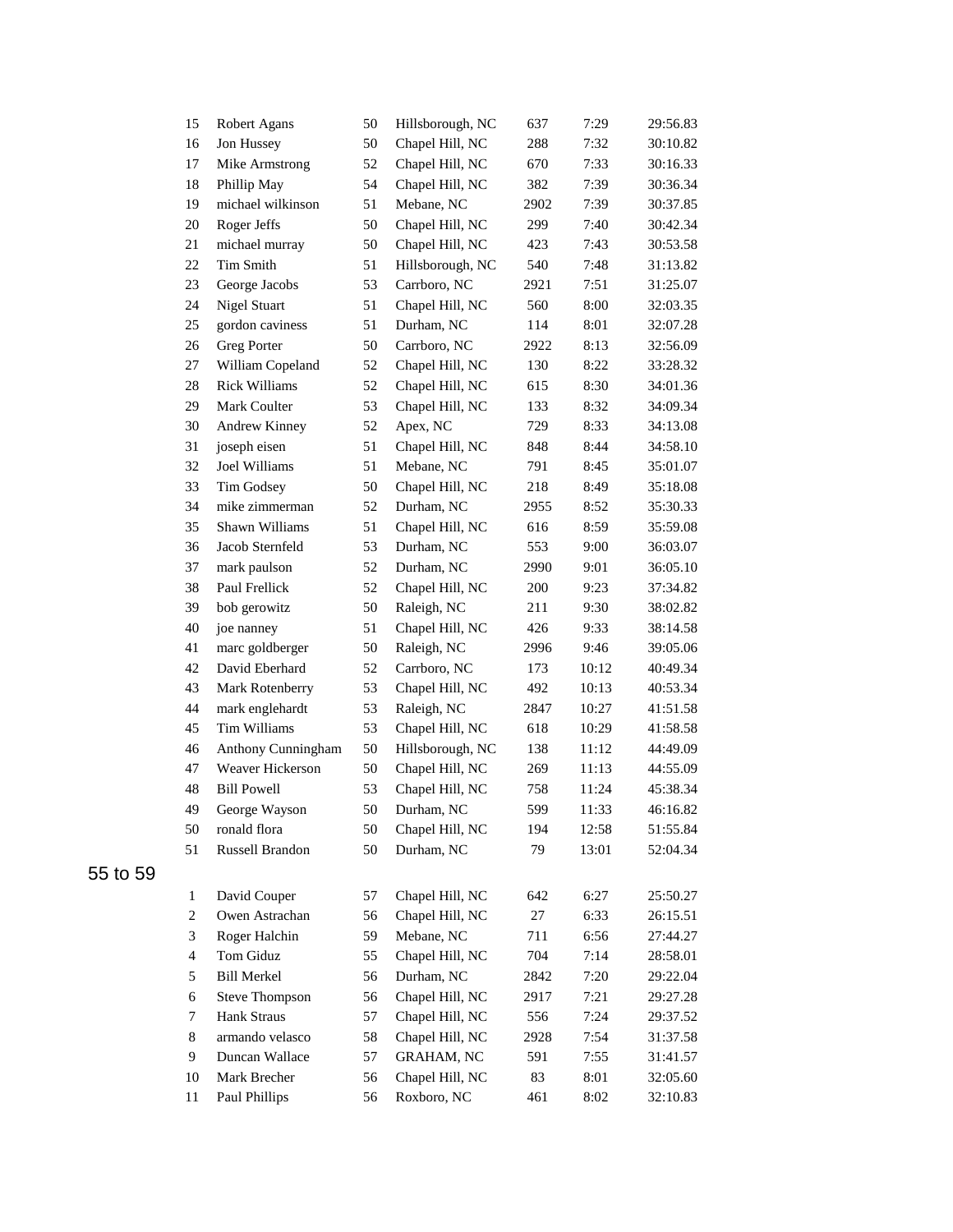|          | 12                       | Ken Shelton          | 55 | Chapel Hill, NC   | 514    | 8:08  | 32:33.32   |
|----------|--------------------------|----------------------|----|-------------------|--------|-------|------------|
|          | 13                       | Ray Kimsey           | 57 | Cary, NC          | 319    | 8:17  | 33:11.82   |
|          | 14                       | George Retsch-Bogart | 59 | Chapel Hill, NC   | 476    | 8:23  | 33:33.82   |
|          | 15                       | <b>BILL GABLE</b>    | 55 | Chapel Hill, NC   | 205    | 8:30  | 34:00.58   |
|          | 16                       | zeph Putnam          | 58 | Fuquay-Varina, NC | 654    | 8:32  | 34:09.08   |
|          | 17                       | <b>Robert Valley</b> | 58 | Chapel Hill, NC   | 582    | 8:32  | 34:11.33   |
|          | 18                       | Kerry Bloom          | 58 | Chapel Hill, NC   | 59     | 8:41  | 34:47.10   |
|          | 19                       | Geoffrey Brown       | 56 | Chapel Hill, NC   | $88\,$ | 8:47  | 35:09.07   |
|          | 20                       | Wesley Byerly        | 55 | Chapel Hill, NC   | 96     | 8:49  | 35:17.57   |
|          | 21                       | Norm Rosen           | 58 | Chapel Hill, NC   | 491    | 8:54  | 35:39.33   |
|          | $22\,$                   | Donald Shaffer       | 56 | Chapel Hill, NC   | 510    | 9:01  | 36:06.11   |
|          | $23\,$                   | <b>Gary Piontak</b>  | 59 | Carrboro, NC      | 463    | 9:02  | 36:10.83   |
|          | 24                       | Michael Madden       | 57 | Chapel Hill, NC   | 371    | 9:03  | 36:14.83   |
|          | 25                       | Andrew Ghio          | 57 | Chapel Hill, NC   | 213    | 9:03  | 36:15.07   |
|          | 26                       | Tim Gallagher        | 57 | Chapel Hill, NC   | 208    | 9:21  | 37:27.59   |
|          | 27                       | bill brady           | 58 | Chapel Hill, NC   | 815    | 9:26  | 37:46.08   |
|          | 28                       | Dave Kelchner        | 58 | Chapel Hill, NC   | 309    | 9:32  | 38:10.82   |
|          | 29                       | Pete Petrin          | 55 | Hillsborough, NC  | 460    | 9:37  | 38:28.10   |
|          | 30                       | Peter Superak        | 55 | Carrboro, NC      | 662    | 9:42  | 38:51.32   |
|          | 31                       | Robert Hart          | 58 | Chapel Hill, NC   | 257    | 10:15 | 41:01.11   |
|          | 32                       | kenneth lennon       | 55 | Durham, NC        | 343    | 10:26 | 41:48.08   |
|          | 33                       | John Blunk           | 55 | Chapel Hill, NC   | 63     | 10:28 | 41:54.83   |
|          | 34                       | Paul Pooley          | 57 | Durham, NC        | 2966   | 10:33 | 42:13.84   |
|          | 35                       | robert sisk          | 55 | Chapel Hill, NC   | 835    | 12:35 | 50:23.33   |
|          | 36                       | William Frey         | 57 | Carrboro, NC      | 202    | 16:36 | 1:06:24.39 |
|          | 37                       | Kevin Zimmer         | 59 | Chapel Hill, NC   | 635    | 19:51 | 1:19:26.64 |
| 60 to 64 |                          |                      |    |                   |        |       |            |
|          | $\mathbf{1}$             | <b>GARY MOSS</b>     | 62 | Raleigh, NC       | 416    | 6:25  | 25:43.52   |
|          | $\boldsymbol{2}$         | <b>Bill Vann</b>     | 64 | Chapel Hill, NC   | 586    | 7:39  | 30:37.58   |
|          | 3                        | david covington      | 62 | Durham, NC        | 134    | 7:47  | 31:10.34   |
|          | $\overline{4}$           | Richard Kohrman      | 64 | Mebane, NC        | 325    | 7:57  | 31:51.81   |
|          | 5                        | Andy Huber           | 62 | Chapel Hill, NC   | 285    | 8:30  | 34:01.82   |
|          | $\sqrt{6}$               | Joe Gramer           | 61 | RALEIGH, NC       | 233    | 9:17  | 37:10.32   |
|          | 7                        | robert long          | 61 | Chapel Hill, NC   | 2927   | 9:27  | 37:51.10   |
|          | $\,8\,$                  | George Seiz          | 61 | Durham, NC        | 769    | 9:44  | 38:58.84   |
|          | 9                        | Jeffrey Crawford     | 63 | DURHAM, NC        | 136    | 9:59  | 39:57.34   |
|          | 10                       | Alfred Kleinhammes   | 61 | Chapel Hill, NC   | 324    | 10:01 | 40:06.57   |
|          | 11                       | Steven Baker         | 60 | Chapel Hill, NC   | 34     | 10:11 | 40:44.32   |
|          | 12                       | James Silva          | 62 | Chapel Hill, NC   | 772    | 10:22 | 41:28.32   |
|          | 13                       | <b>Rory Conolly</b>  | 64 | Chapel Hill, NC   | 129    | 10:29 | 41:58.58   |
|          | 14                       | Steve Spade          | 62 | Carrboro, NC      | 545    | 13:16 | 53:05.33   |
|          |                          |                      |    |                   |        |       |            |
| 65 to 69 |                          |                      |    |                   |        |       |            |
|          | $\mathbf{1}$             | Jim Hotelling        | 65 | Chapel Hill, NC   | 2935   | 7:56  | 31:47.32   |
|          | $\overline{c}$           | <b>Edward Davis</b>  | 67 | Chapel Hill, NC   | 151    | 8:11  | 32:47.31   |
|          | 3                        | Joe Keefer           | 65 | Chapel Hill, NC   | 308    | 8:43  | 34:54.32   |
|          | $\overline{\mathcal{A}}$ | <b>BRANT WANSLEY</b> | 65 | Carrboro, NC      | 594    | 10:31 | 42:08.57   |
|          | 5                        | daniel hudgins       | 67 | DURHAM, NC        | 2979   | 10:57 | 43:49.84   |
|          | 6                        | <b>Richard Owens</b> | 68 | Chapel Hill, NC   | 811    | 11:30 | 46:00.33   |